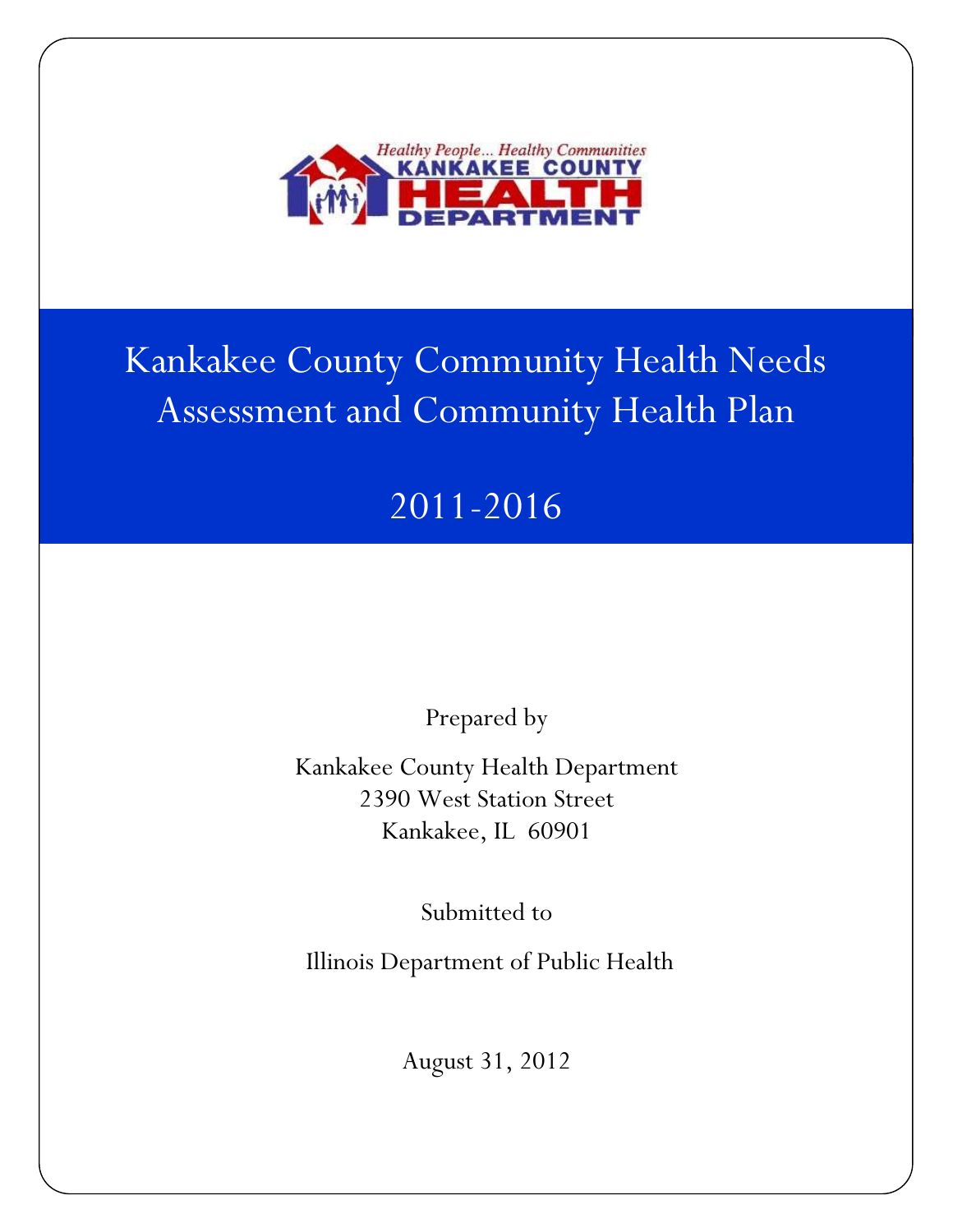# **Kankakee County Community Health Needs Assessment and Community Health Plan**

### Executive Summary

This Kankakee County Community Needs Assessment and Community Health Plan is a public health approach to improving the quality of life for the citizens of Kankakee County. This is the fourth such assessment and health plan written for the county. Each of these plans share some similar characteristics, but allow for growth, expansion, evaluation and improvement on the selected health priorities. The impact of these earlier plans and the focused action on identified priorities is evidenced by the reduction in infant mortality, the decrease in teen pregnancy rate, and some increase in access to health care services. Improvements have been seen in the areas of cancer, cardiovascular disease, and incidence of sexually transmitted diseases, but these continue to be problems the community continues to address as well.

The community assessment and community health plan was developed following the guidelines of the



Mobilizing for Action Through Planning and Partnerships (MAPP) process. MAPP is a community-driven strategic planning framework that assists communities in developing and implementing efforts around the prioritization of public health issues and the identification of resources to address them as defined by the *10 Essential Public Health Services.* 

This community assessment and planning process was led by the *Partnership for a Healthy Community,* a local collaborative whose vision is to build a strong, healthy and safe community. Led by representatives of the Kankakee County Health Department, Provena St. Mary's Hospital, Riverside Medical Center, and the United Way of Kankakee County, the Partnership included representatives from various medical, social service, education, business, and community agencies who were knowledgeable about the community and volunteered their time to review the data, develop priorities and provide input into the plan development and subsequent implementation of the health plan. The Partnership entered into a contract with the Illinois Public Health Institute (IPHI) for technical assistance and facilitation of the MAPP process. The data collection and analysis for the community health status

assessment was performed by IPHI as part of this agreement.

The Partnership identified three priority health problems based on the size and seriousness of the problem in the community and the possibility of successful intervention. For each problem, intervention strategies and possible resources to implement the strategies were suggested. The Kankakee County Board of Health then reviewed the committee's recommendations, the needs assessment and the health plan, and agreed with the three priority areas identified and

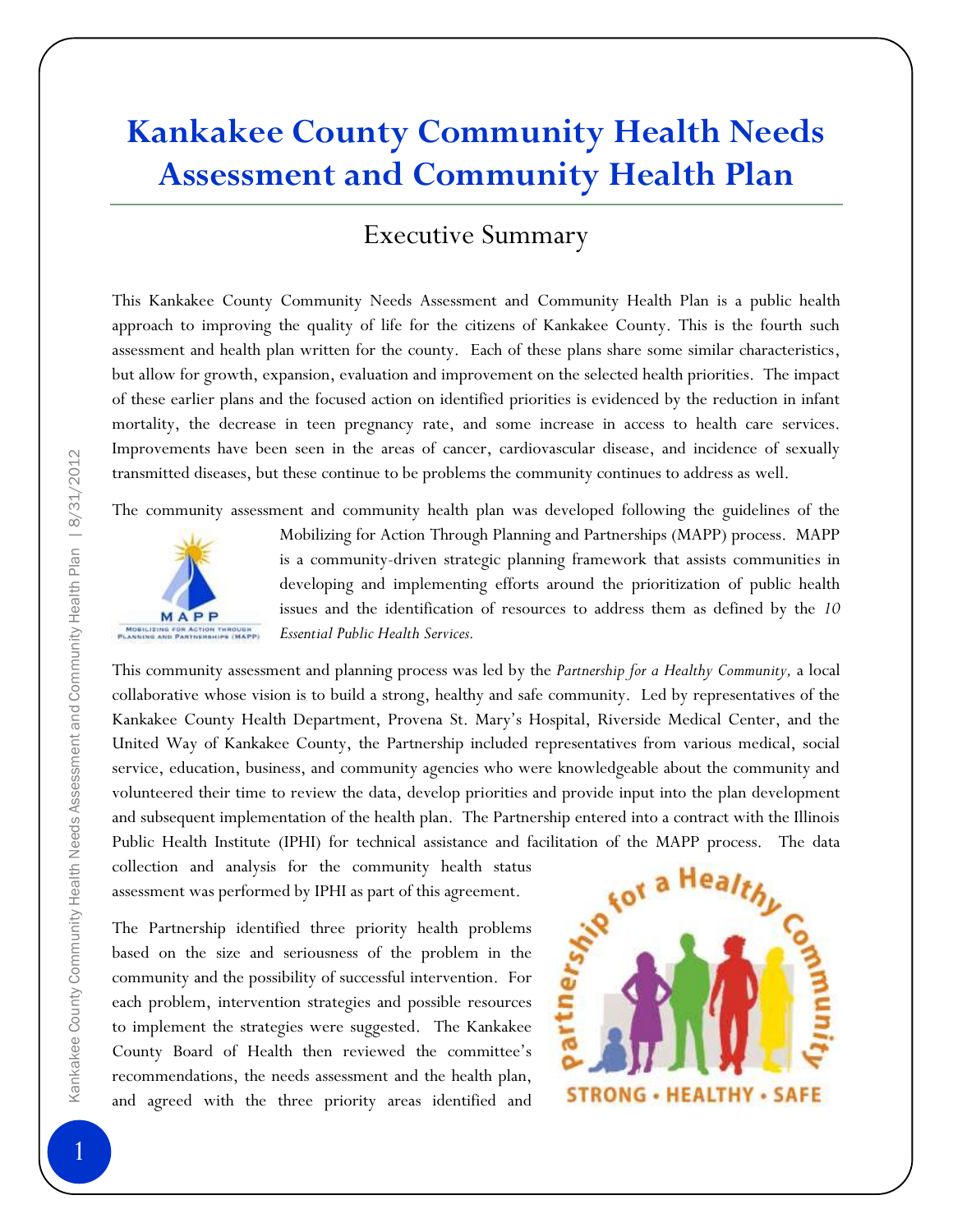recommended that the health plan be used by the Health Department to guide the actions and work of the Health Department for the next five years.

The three priorities identified in the needs assessment and addressed in the health plan are:

- Address Mental Health Needs
- Improve Access to Health Care
- Reduce the Risk Factors for Chronic Disease-Obesity

The health plan will provide the county with a valuable strategy for meeting the health needs of its citizens. It will avoid duplication of services and foster collaboration among the various agencies involved, as together all work toward the goal of making Kankakee County a better place to live by promoting healthy lifestyles to prevent premature death, disability, and illness.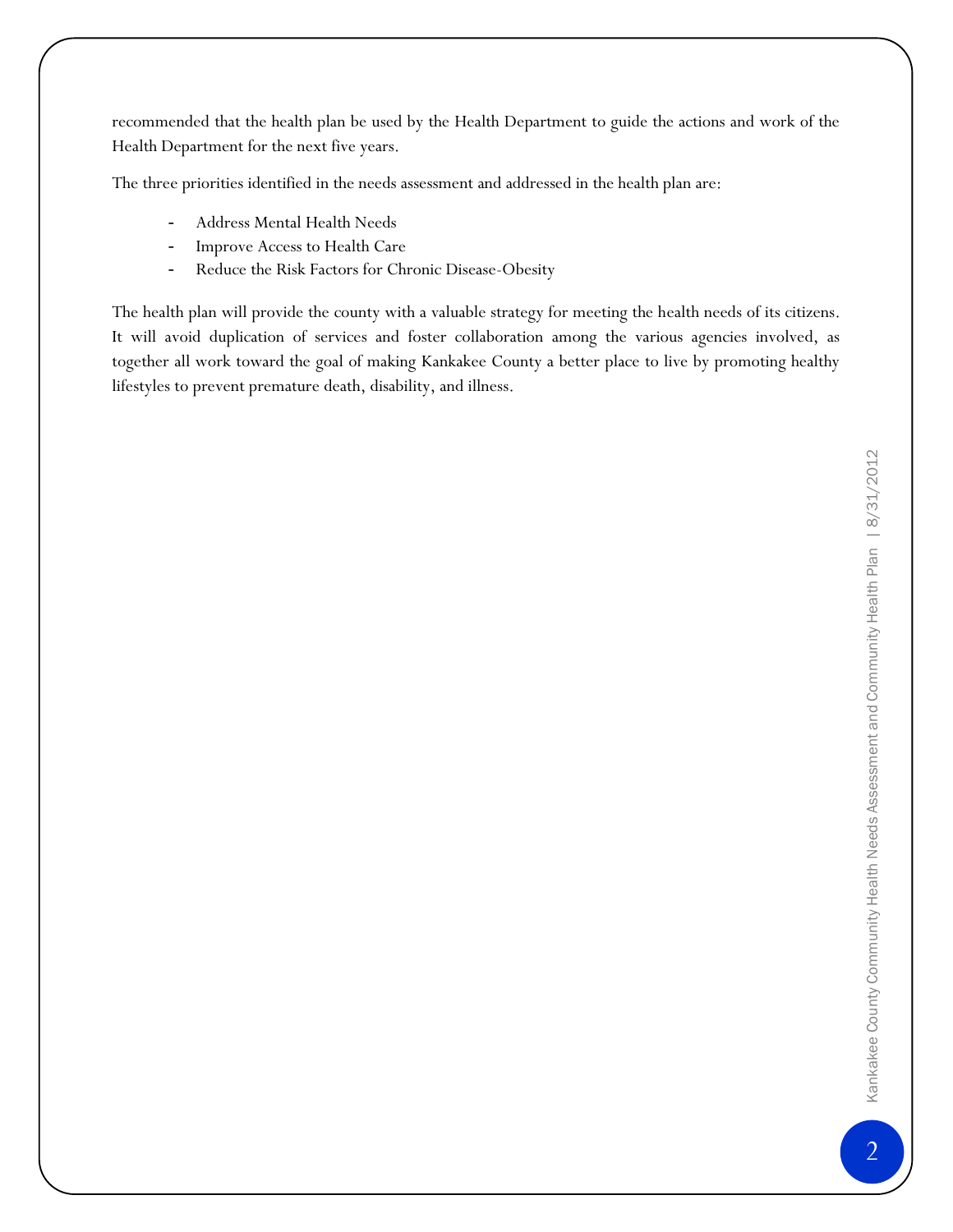

# Kankakee County Community Health Needs Assessment

 $\overline{3}$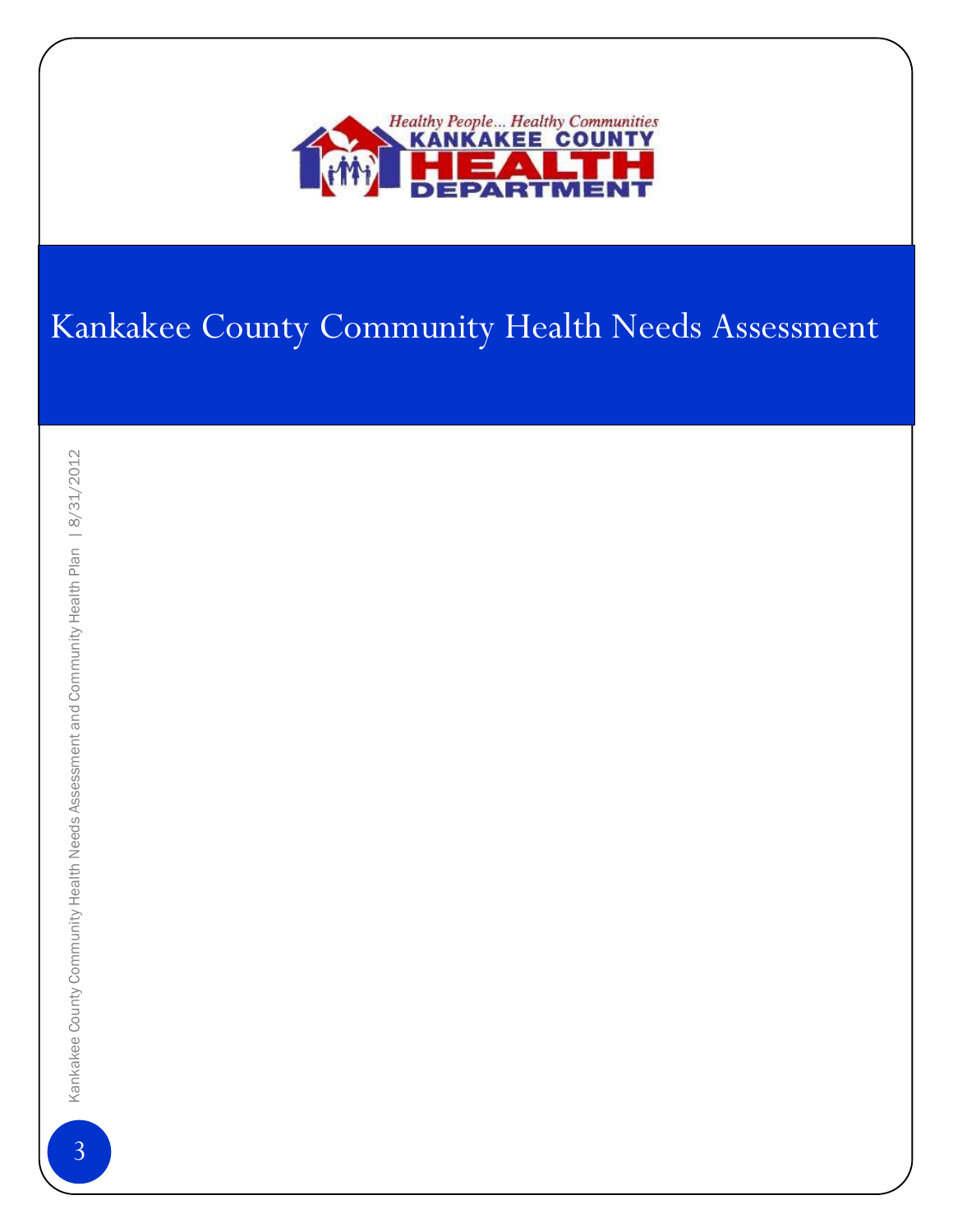### KANKAKEE COUNTY COMMUNITY HEALTH NEEDS ASSESSMENT

### **I. Purpose**

The Kankakee County Health Department seeks to serve the health needs of the citizens of Kankakee County through an emphasis on health promotion and disease prevention. Knowing exactly what the health needs of the constituency are as well as understanding other social characteristics of the population being served is essential to the proper performance of this role. Assessment of the community and planning for its needs requires a constant flow of information from many sources, plus analysis of that information and transformation into policy and programming to best serve the local residents. This includes assessing what problems exist, and deciding how to bring about changes that will create improvement. To that end, this report summarizes the results of a comprehensive community health needs assessment completed for Kankakee County and identifies the priority areas for action.

In addition to being a collaborative effort to address community health needs, this assessment has also been prepared by the Kankakee County Health Department, led by the health department administrator, Bonnie Schaafsma, to meet the requirements of Section 600.400 of the Certified Local Health Department Code which requires a community health needs assessment that systematically describes the prevailing health status and health needs of the population within the local health department's jurisdiction. Such assessments are to be conducted at 5 year intervals. This will be the fourth such assessment and plan completed for Kankakee County and will cover the year 2011-2016.

### **II. Community Participation Process**

### *Partnership for a Healthy Community*

In January, 2011, representatives from the Kankakee County Health Department, Provena St. Mary's Hospital, Riverside Medical Center, and the United Way of Kankakee County met to discuss mutual needs for a community needs assessment and health planning and how they might collaborate in the process. An overview of the Mobilizing for Action through Planning and Partnerships (MAPP) was presented by a representative of the Illinois Public Health Institute (IPHI). After consideration and discussion regarding this framework, the four agencies agreed to enter into an agreement with IPHI for technical assistance and facilitation of the MAPP process. They also agreed to expand the collaborative and added 12 other representatives as a steering committee and adopted the name *Partnership for a Healthy Community (PHC).* (See Figure 1 for a listing of Steering Committee members.) These individuals represent a variety of different medical, social service, governmental, and business entities in the county and were chosen to participate based on their commitment to improving the health of the county, knowledge about the county, willingness to maintain a county-wide perspective, and their willingness to represent a particular perspective, organization or sector of the county.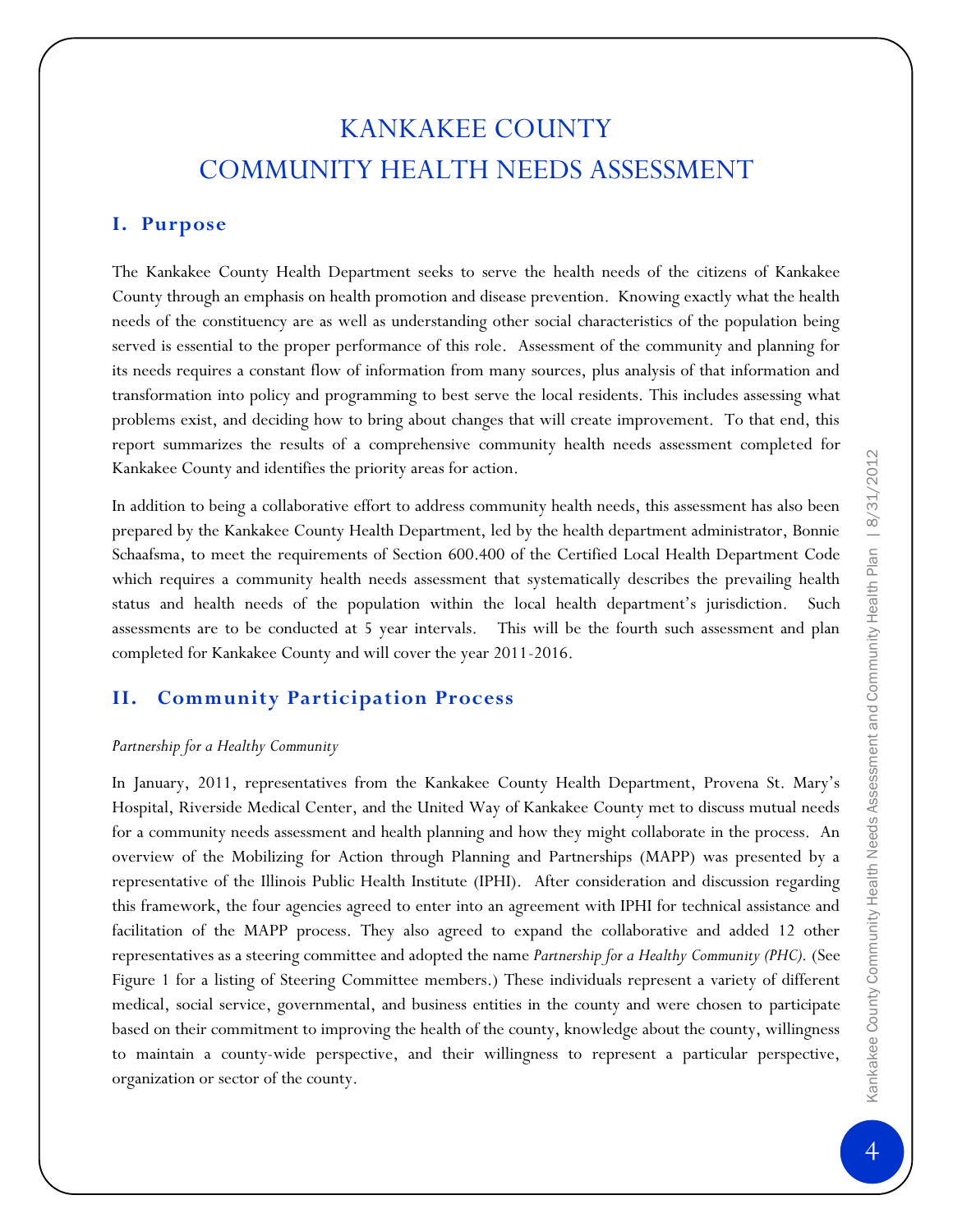At a subsequent meeting of the steering committee, established the vision to "Build a strong, healthy and safe Kankakee County" and committed to the mission of "Creating a healthy community through comprehensive assessments and the implementation of effective plans". The committee also agreed that the following set of values would guide the process of community assessment and planning:

- 1. We commit to collaborate with active engagement, commitment, and accountability of all partners.
- 2. We commit to open communication, understanding, and respect for the needs and viewpoints of all partners. We commit to gathering comprehensive, quality data in order to identify and prioritize community needs.
- 3. We commit to sharing the findings of our assessment in order to inform and educate the community.
- 4. We commit to creating and implementing realistic plans, measuring the impact, and communicating our results.

### **III. Methods**

MAPP is a community-driven strategic planning framework that assists communities in developing and implementing efforts around the prioritization of public health issues and the identification of resources to address them as defined by the *10 Essential Public Health Services.* The MAPP process includes four assessment tools including the Community Health Status Assessment and the Community Themes and Strengths Assessment.

#### **Community Health Status Assessment**

The Community Health Status Assessment (CHSA) was compiled and analyzed by staff of the IPHI, as per the agreement with the Partnership. The report was completed during the last six months of 2011. The report comprises comprehensive data describing who resides in Kankakee County, the community's health status and strengths and risks that may be contributing to residents' wellbeing. Through the review of the *2007 Kankakee County Analysis of Community Health Needs* and collaborative decision making by the PHC CHSA subcommittee, more than 100 key health indictors were identified for inclusion in the assessment. Topics included in the data assessment were: population; race/ethnicity, language and ancestry; household characteristics, marital status and marriage/divorce; income and poverty; education and employment; housing; natality; mortality; health status; mental health and substance abuse; health resources; and crime and violence. The major sources of information for the CHSA include the 2010 Census of Population and Housing, other Census updates, vital statistics collected by the Illinois Department of Public Health, hospital discharge data, the 2010 Illinois County Behavioral Risk Factor Survey for Kankakee County, the IPLAN Data System, and other social and economic indicators primarily from state and regional agencies. For each specific indicator, data for Kankakee County was presented and, where available, was compared to Illinois and National data for that indicator. In addition, an analysis of the data for each indicator was included on each page. The completed Kankakee County Community Health Status Assessment is attached to this document as Appendix A. A summary of the health indicators is included below in Figure 2.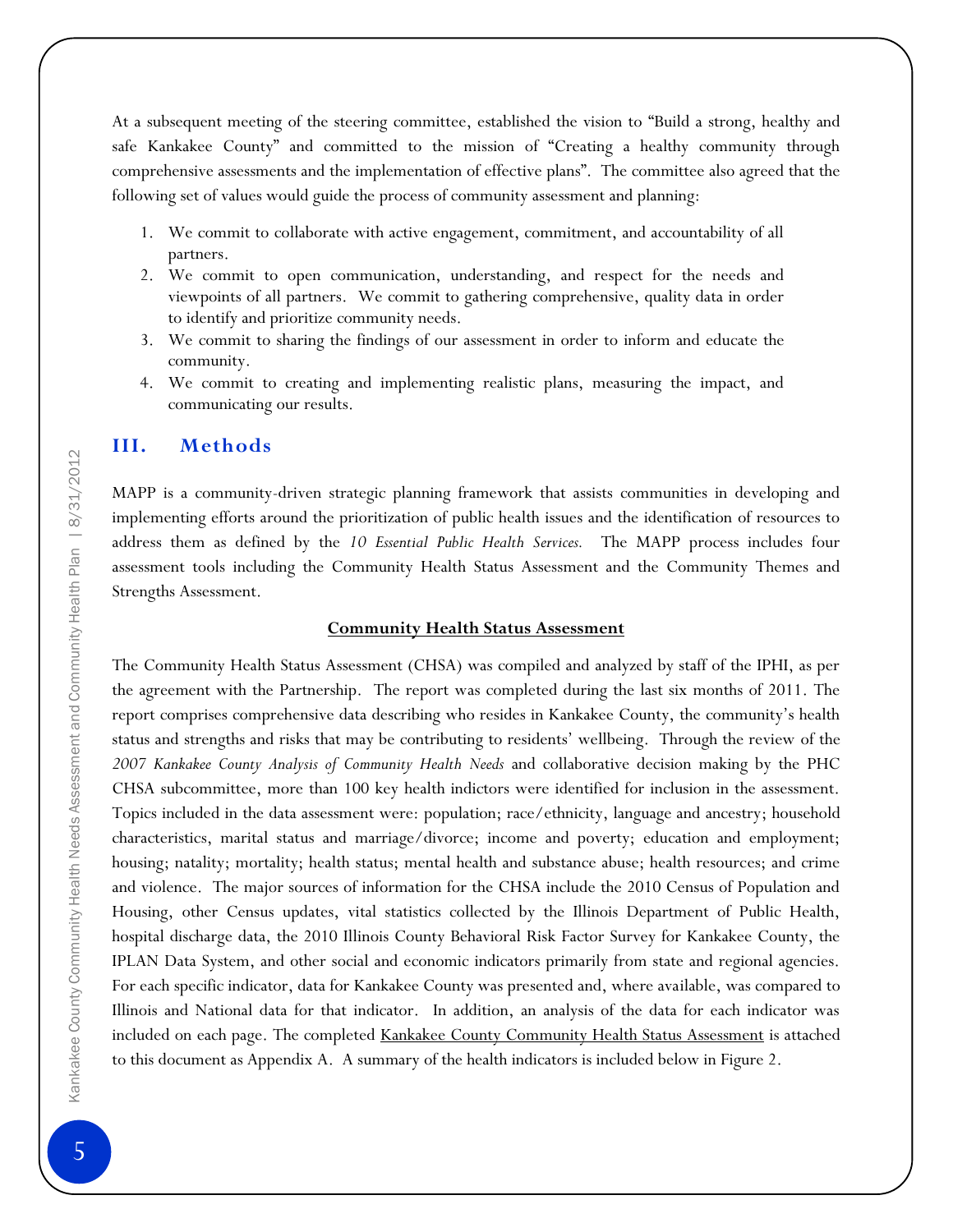### **Community Themes and Strengths Assessment**

The Kankakee County Community Themes and Strengths Assessment (CTSA) is focused on gathering thoughts, opinions, and perceptions of community members. The CTSA served to help partnership members develop a meaningful understanding of community health issues that are important to residents across the county, residents' perceptions about quality of life, and an inventory of community assets. The CTSA was conducted between January 2012 and March 2012 and focused on answering the following questions;

- 1. What health related issues are important to community residents in Kankakee County?
- 2. What issues disproportionately affect underserved communities in Kankakee County?
- 3. How is quality of life perceived in Kankakee County communities?
- 4. What assets exist in Kankakee County that can be used to improve community health?

To answer these questions, the PHC used a mailed survey and held several focus groups. The survey was prepared by IPHI with input from the CTSA subcommittee and mailed to a random sample of homes throughout Kankakee County. Response to the survey could be completed by mail or on-line. Three hundred and ninety five households, including 404 individuals, responded to the survey. In order to gain input from populations under-represented by the survey respondents, focus groups were held with senior citizens, African American citizens, Hispanic citizens, and teens. Results of both the mail survey and the focus group meeting were tabulated and analyzed by the IPHI and presented in the Kankakee County Community Themes and Strengths Assessment, attached to this report as Appendix B.

A summary of the results of the survey and focus group discussions is included in Figure 3.

### **Local Public Health System Assessment**

On September 30, 2011, the PHC convened a meeting to conduct the Local Public Health System Assessment (LPHSA). In addition to the steering committee, many other representatives of organizations and agencies that are part of the local public health system were invited to participate in the assessment process, with 46 individuals actually attending. The LPHSA measures the performance of the *local public health system*, defined as the collective efforts of public, private, and voluntary entities, as well as individuals and informal associations that contribute to the public's health within a jurisdiction. Staff from IPHI facilitated the meeting and provided oversight of the process.

The National Public Health Performance Standards Program local assessment instrument was used by participants to measure performance. This instrument is framed around the *10 Essential Public Health Services* that are utilized in the field to describe the scope of public health. For each essential service, there are model standards that describe or correspond to the primary activities conducted at the local level. The attendees were divided into 5 groups, each staffed with a trained facilitator and two recorders, with each group given the charge of using the tool to evaluate 2 of the essential services. Discussion questions developed for each standard in each essential service facilitated discussion and exploration of how the standard is being met within the local public health system in Kankakee County so that performance measures could be rated. In addition to measuring overall system performance, the LPHSA included an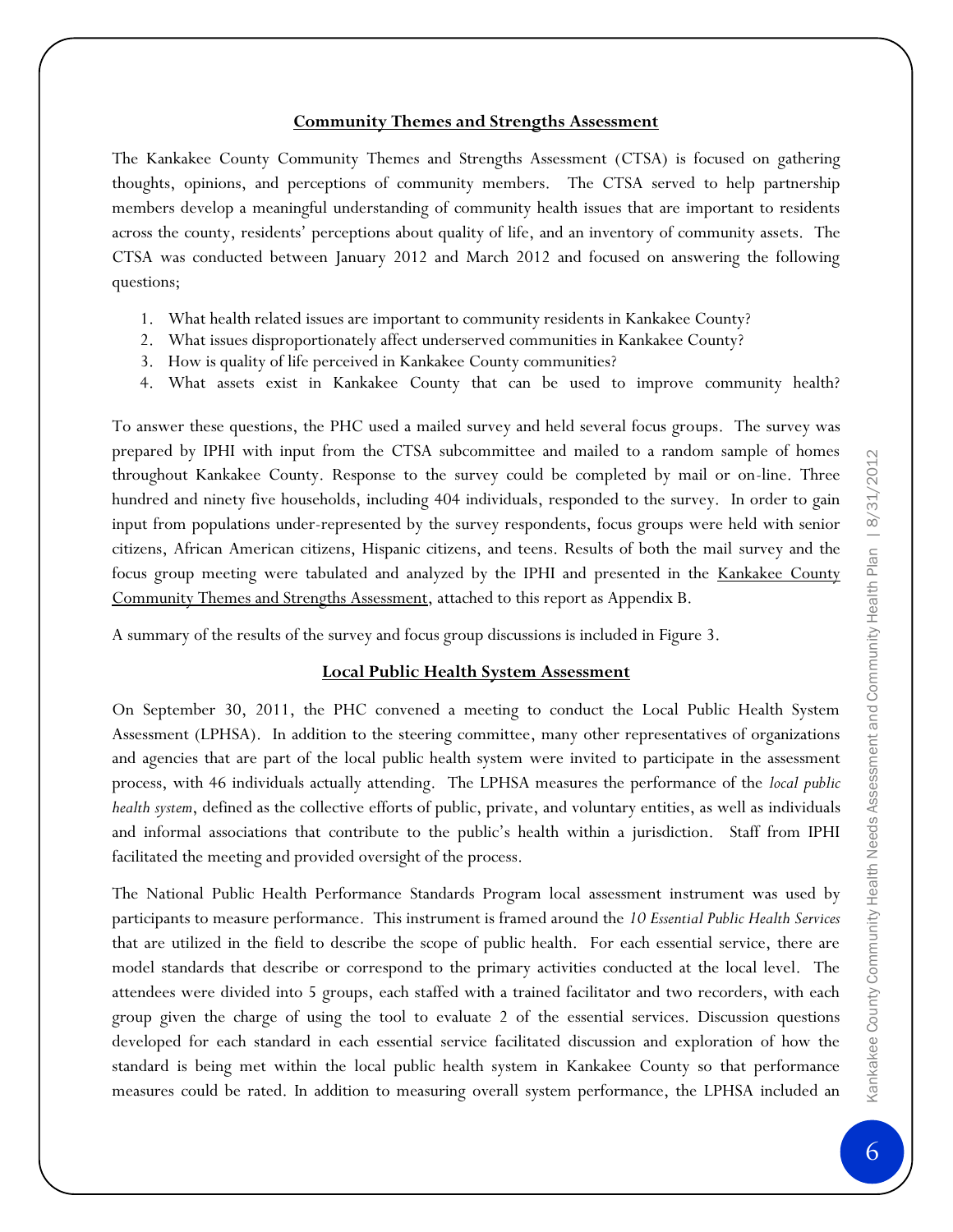assessment of the contribution of the Kankakee County Health Department to the total system effort for each essential public health service. The LPHSA results were intended to be used for quality improvement purposes for the public health system and to guide the development of the overall public health infrastructure. A brief outline of the results of the LPHSA is included in Figure 4.

### **Forces of Change Assessment**

The Forces of Change Assessment (FCA) serves to identify forces that are occurring or will occur that affect the community or the local public health system. The FCA also focuses on issues broader than the community including uncontrollable factors that impact the environment in which the local public health system operates, such as trends, legislation, funding shifts, politics, etc. The FCA was conducted by the PHC steering committee at a meeting in February, 2012. The top forces of change in Kankakee County were determined to be:

- 1. Economic development of Kankakee County
- 2. Healthcare reform
- 3. Growing aging population
- 4. Loss of homes
- 5. Focus on healthy lifestyles

A schematic of the results of the Forces of Change assessment is included in Figure 5.

### **IV. Process and Priority Setting Method**

On April 26, 2012, the Partnership for a Healthy Community convened a day-long meeting to review the results of all the assessment data and analysis and identify and prioritize health issues. Participants invited included members of the PHC steering committee and other representatives from county agencies and organizations including those who participated in the public health system assessment. Thirty individuals did attend the meeting. The process was facilitated by Laurie Call of the IPHI. Members of the PHC steering committee presented a power point review of the data from each of the four MAPP assessments for the group to consider. Participants were then asked to consider the information and identify strategic health issues and health problems. Strategic issues were identified as fundamental policy choices or critical challenges that must be addressed in order for a community to achieve its vision. A health problem was described as a situation or condition of people or the environment measured in death, disease or disability which is believed will exist in the future and which is considered undesirable. After a lengthy group discussion, the following ten issues were identified:

- 1. Mental Health
- 2. Preventable Risk Factors for Chronic Disease-Obesity, Tobacco Use
- 3. Unemployment/Workforce development/Education
- 4. Access to Care
- 5. Violence/Safety/Substance Abuse
- 6. Coordination of Care/Case management
- 7. Communication
- 8. Responsiveness to Growing Multi-cultural population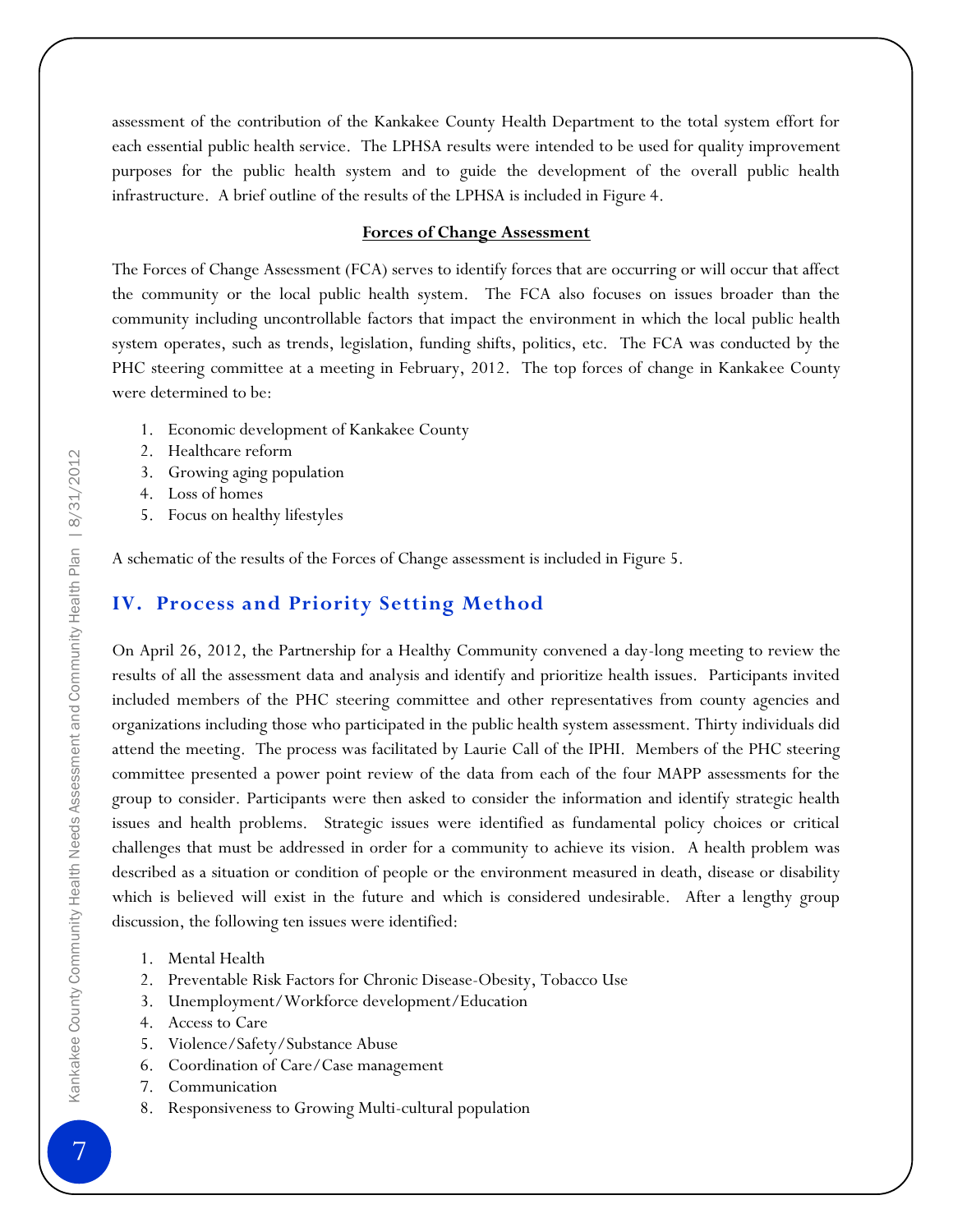- 9. Senior health issues
- 10. Teen Pregnancy

In the afternoon session, the participants were divided into 5 groups. Each group was asked to further evaluate and consider two of the ten issues identified. This process involves evaluating each potential problem based on the following factors:

- 1. Is this issue cross-cutting? Proportion of population affected. Number of people affected.
- 2. What are the specific needs for improvement related to this issue? Interventions, need for new activity, resources, outcomes expected.
- 3. What do we need to know about this issue? Demographics, death rate, disability rate, influencing factors.
- 4. How would you characterize the priority of this issue? Consequences of inaction, effective interventions available, and seriousness of the issue.

The participants then reconvened as the whole group and each breakout group presented the results of their discussion of the issues. The group at large was also able to ask questions and provide input. After the five groups completed their presentations, a list of the ten issues/problems were posted on the wall of the meeting room and the participants were given the chance to vote for what they considered the top five issues/health problems needing focused action. The results of the voting identified the following as the top three priority health needs for Kankakee County:

- 1. Mental Health Needs
- 2. Improved Access to Care
- 3. Reducing Risk Factors for Chronic Disease-Obesity

At the conclusion of the meeting, plans were also made for the participants to continue to meet and to form subcommittees for each of the priority health needs identified. These subcommittees will serve to assist with planning, implementation and evaluation of actions to address the identified problems. Attendees were given the opportunity to sign up for participation in the subcommittees as they left the meeting.

In July, 2012, a report on the community needs assessment and the priority health problems identified was presented to the Kankakee County Board of Health. The Board approved the assessment and accepted the three priority areas of mental health needs, improved access to care, and reducing risk factors for chronic disease as areas of focus for the work of the health department and for budget consideration in the coming five years.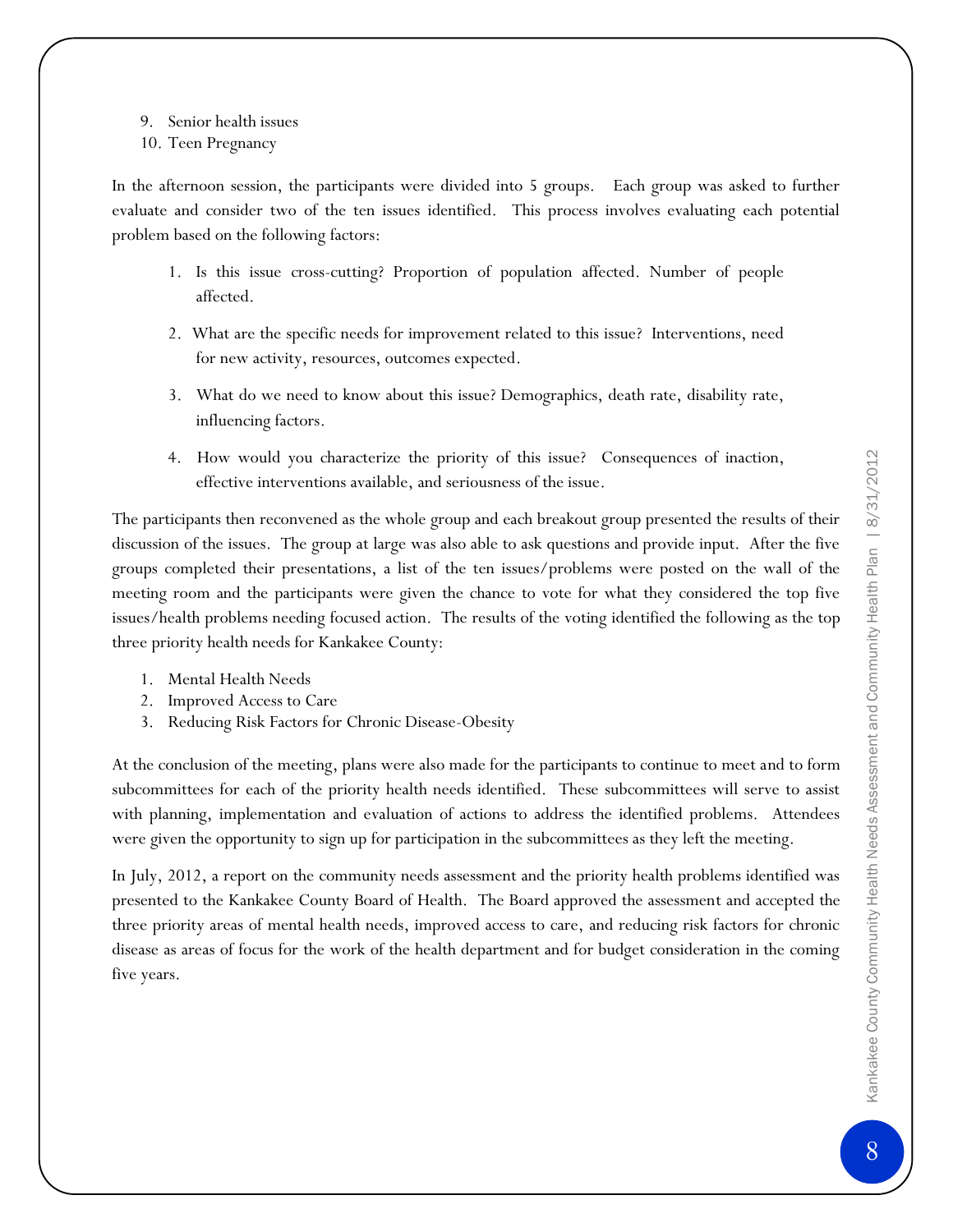### **Partnership for a Healthy Community Steering Committee Members**

- Dr. John Avendano Kankakee Community College
- Greg Carrell\* United Way of Kankakee county
- Torrie Carter Provena St. Mary's Hospital
- Carole Franke Kankakee County NAACP
- Margaret Frogge Riverside Medical Center
- Pastor Larry Garcia Kankakee County Hispanic Partnership
- Pam Gulczynski Provena Home Health Care
- Jackie Haas The Helen Wheeler Center for Community Mental Health
- Greg Harris Catholic Charities
- Sister Anne Jaeger\* Provena St Mary's Hospital
- Dr. John Jurica\* Riverside Medical Center, Kankakee County Board of Health
- Dr. Carl Leth Olivet Nazarene University
- Theodis Pace **Kankakee County NAACP**
- Bonnie Schaafsma\* Kankakee County Health Department
- Dr. Houston Thompson Olivet Nazarene University, United Way Board Member
- Dr. Jim Upchurch Olivet Nazarene University

\* Indicates Co-Chairs

FIGURE 1

### **Community Health Status Assessment Executive Summary**

### **Population**

The population of Kankakee County has grown 9.3% from 2000 to 2010. The population is approximately divided among the 0-20, 20-40, 40-60 and over 60 age groups; the average age is 36.7. Males and females are roughly in equal proportion, with the gender ratio leaning towards males until age 60. Bourbonnais and Bradley have grown faster than the county, at 22% and 24% respectively, while Kankakee has remained essentially the same. Cabery and Chebanse Villages also grew over 100%. By township, Manteno had the most population growth, 40%, while Pembroke and Aroma each lost 10% of their population.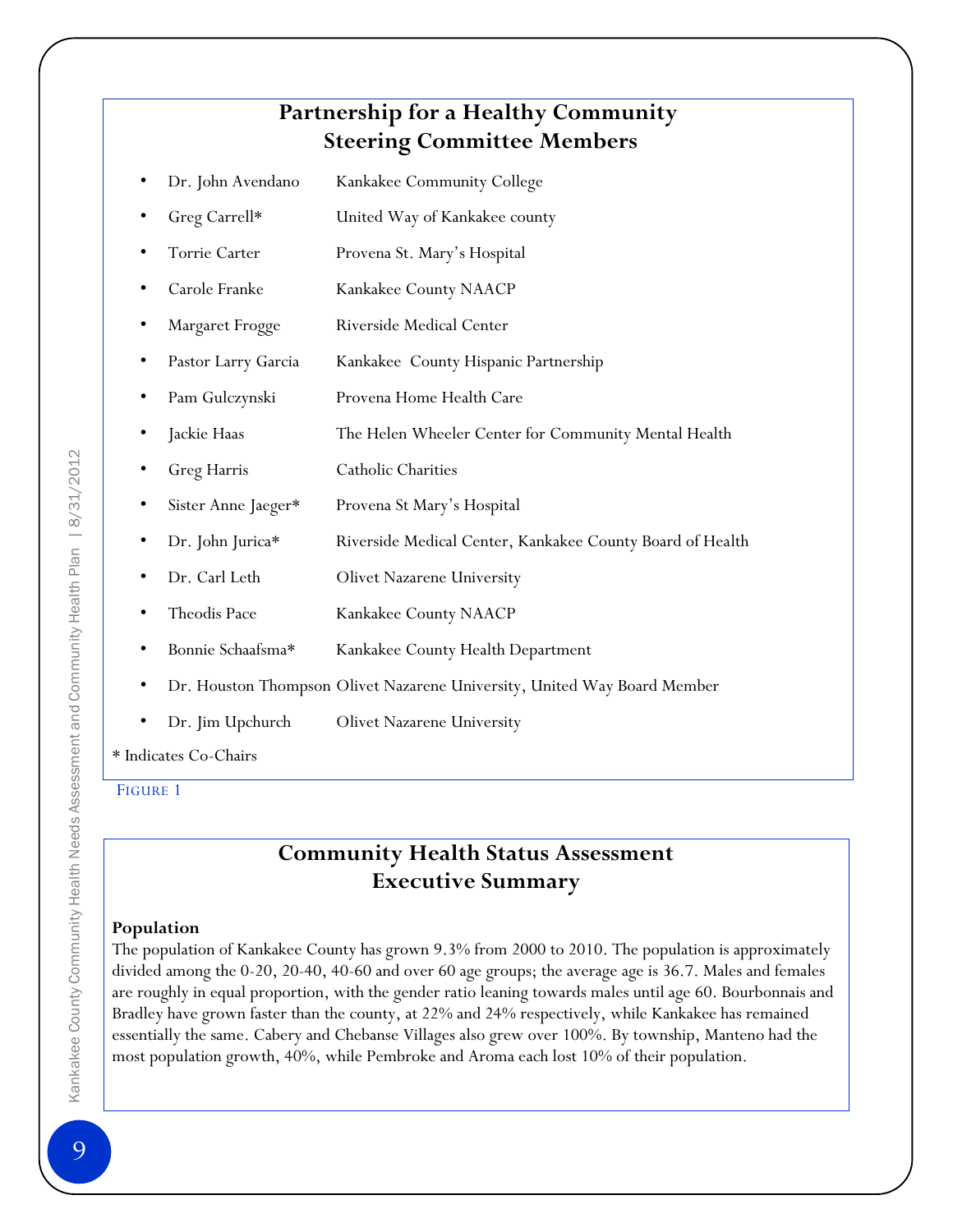### *Community Health Status Assessment Executive Summary continued*

### **Race, Ethnicity, Language and Ancestry**

Kankakee County is predominantly white (77.6%). This percentage fell slightly since 2000, while the black population stayed constant at 15.1% and the Hispanic population increased to 9%. Most of the Hispanic population is Mexican. While Bourbonnais and Bradley reflect the county pattern, Kankakee is less than 50% white, 40% black and almost 20% Hispanic. In Kankakee County, the white population is older (median age 39.8) compared to the black (median age 29.5) and Hispanic (median age 23.1) population. This suggests that the population will continue to shift. Most of the population, 95.5%, is nativeborn. School districts overall mirror the county make-up. However, Kankakee #111 and Pembroke #259 are predominantly black, and St. Anne HS #256 has equal white and black populations. This suggests the black population is highly concentrated in certain areas.

### **Household Characteristics, Marital Status and Marriage/Divorce**

The average family in Kankakee County is 3.13 persons and the average household is 2.61, similar to 2005. Almost 70% of households are families; about 8% of households are single-females with children, and about 4% are single-males with children. However, about 30% of children live with a single-female householder, up from 21% in 2000; only 61% live in a family with married parents. Over 50% of the over 65 population are living with family, though 20% are females living alone. About 8% of the over 65 over population are living in group quarters. Unmarried partners are rare (6.6%) but increased from 5.1% in 2000; male-male and female-female households make up only 0.3% of households. About 50% of the population is married, 40% never married, 10% divorced and 7% widowed; females are much more likely than males to be widowed. The number of marriages each year has been decreasing over the past two decades; there was a sharp increase in divorces in 2007 through 2008.

### **Housing**

Kankakee County has a lower rate of vacant housing units compared to the state and national rates. About a third of housing in Kankakee County is rented. Whites are more likely to be homeowners than blacks or Hispanics; the percent of blacks owning homes decreased slightly while the percent of Hispanics increased slightly since 2000. The median owner-occupied house value increased by 64% from 2000 to 2010, while the median gross rent increased 31%. Forty-seven percent of renters have unaffordable housing (more than 30% of income), up from 37% in 2000; and 27% of owners have unaffordable housing. Again, Bradley and Bourbonnais mirror the county rates, while Kankakee actually has slightly more renters (50%) than owners (49%).

### **Education and Employment**

About 36% of the county population had a high school degree (or equivalent) as their highest educational level by age 25 and that percentage has not changed since 2000. However, only 9.4% earned a bachelor's degree, also the same since 2000, and only half the Illinois rate. Similarly, only 16.1% earned a bachelor's degree or higher, compared to 30.8% in IL and 28.2% across the country. High school graduation rates vary greatly by race and school district. Overall, 62% of the over 16 population is in the labor force, which is similar to the Illinois and U.S. rates. While overall 72% of females are in the labor force, 79% of females with children under 6 years old are in the labor force, which is an almost 10 point increase from 2000. Kankakee County tends to have less of the labor force in management/business/science compared to Illinois and slightly more in service, construction/maintenance and production/transportation occupations. Kankakee County's unemployment rate has remained at or above the Illinois rate for the past three decades.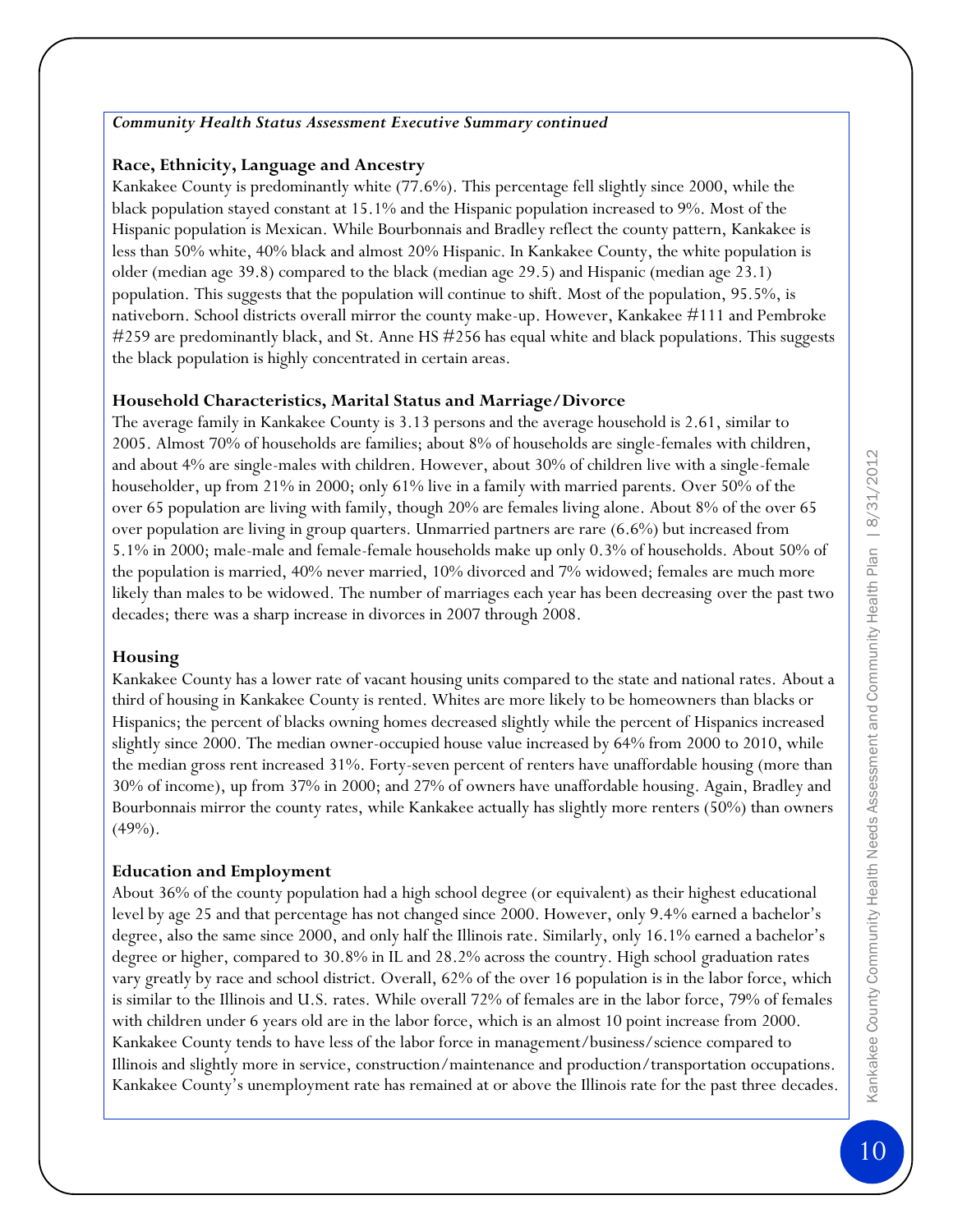### *Community Health Status Assessment Executive Summary continued*

As in Illinois and the U.S. in general, there has been a large increase in the unemployment rate since 2007; that rate now stands at 13% in Kankakee County. Blacks are twice as likely to be unemployed than whites. Unemployment is also highest in the 16-19 year old age group, among those with less than a high school degree and those living in Kankakee.

### **Income and Poverty**

Both whites and Hispanics have median incomes above the county median, while blacks have a lower median income. Likewise, single-female parent households tend to be below the household median income. The overall poverty rate is 14%; it is higher for those under 18, blacks, Hispanics, female-headed households and residents of Kankakee. Slightly fewer children are on state medical assistance compared to the total Illinois population, but slightly more of the adult population is enrolled in state medical assistance.

### **Natality**

Kankakee County's natality rates for all races are very similar to state rates. Births by race are similar to the racial composition of the county, though proportionally somewhat higher for blacks and slightly lower for Hispanics – 76% are white, 23% black and 12% Hispanic. Kankakee County tends to have younger mothers than Illinois – almost 40% of mothers were younger than 24 years old, compared with 30% in Illinois. Kankakee County has a higher teen birth rate than Illinois. This rate has been increasing since 2005; currently 13.5% of births are to teens. Similarly, the rate of births to unmarried mothers never married or divorced) is higher than Illinois and has been increasing since 2003. Although data was not available for some years, the current rate is 50.9%. Kankakee County is similar to Illinois in terms of low and very low birth weight babies; however, the rates for blacks are much higher than for whites – 16.4% low and 3.2% very low for Kankakee blacks compared to 7.3% low and 1.6% very low for Kankakee whites. Perhaps related, fewer Kankakee County residents are receiving adequate prenatal care compared to Illinois –only 22% get adequate plus care and 17% get inadequate care. Kankakee County mothers are more likely to smoke but less likely to drink while pregnant than Illinois mothers in general. There was an increase in cardiovascular defects in newborns to almost 140 per 10,000 live births, which is higher than the rate of 110 for Illinois. The rate of induced pregnancy terminations for Kankakee County has been much lower than the Illinois rate for the past decade and currently stands at 80.9 per 1000 live births.

### **Mortality**

Kankakee County's age-adjusted mortality rate is higher than the Illinois rate; in 2007, it was 891.5 per 100,000 population. The rate is higher in Kankakee County compared to Illinois among the 1-4, 10-14, 20-24, 35-33 and over 65 age groups. The leading causes of mortality are heart disease and cancer, both of which affect men at a higher rate than women. Kankakee County also has a high rate of Alzheimer's, particularly in men, compared to Illinois; specifically, the rate was 73.7 per 100,000 for Kankakee County men, compared to a 16.8 for Illinois men. Heart disease and cancer are the leading causes of age-adjusted mortality for both blacks and whites; the rates are higher than the Illinois rate for both white and blacks and higher in blacks than whites. Blacks also had a higher rate of stroke compared to whites in Kankakee County. However, the leading causes of premature mortality for whites are malignant neoplasm, accidents and perinatal conditions, compared to accidents, perinatal conditions and homicide for blacks.

### **Health Status**

Kankakee County is higher than the Illinois in terms of reports of arthritis and high blood pressure and similar in terms of asthma and diabetes. About 28% of the adults in Kankakee County are obese and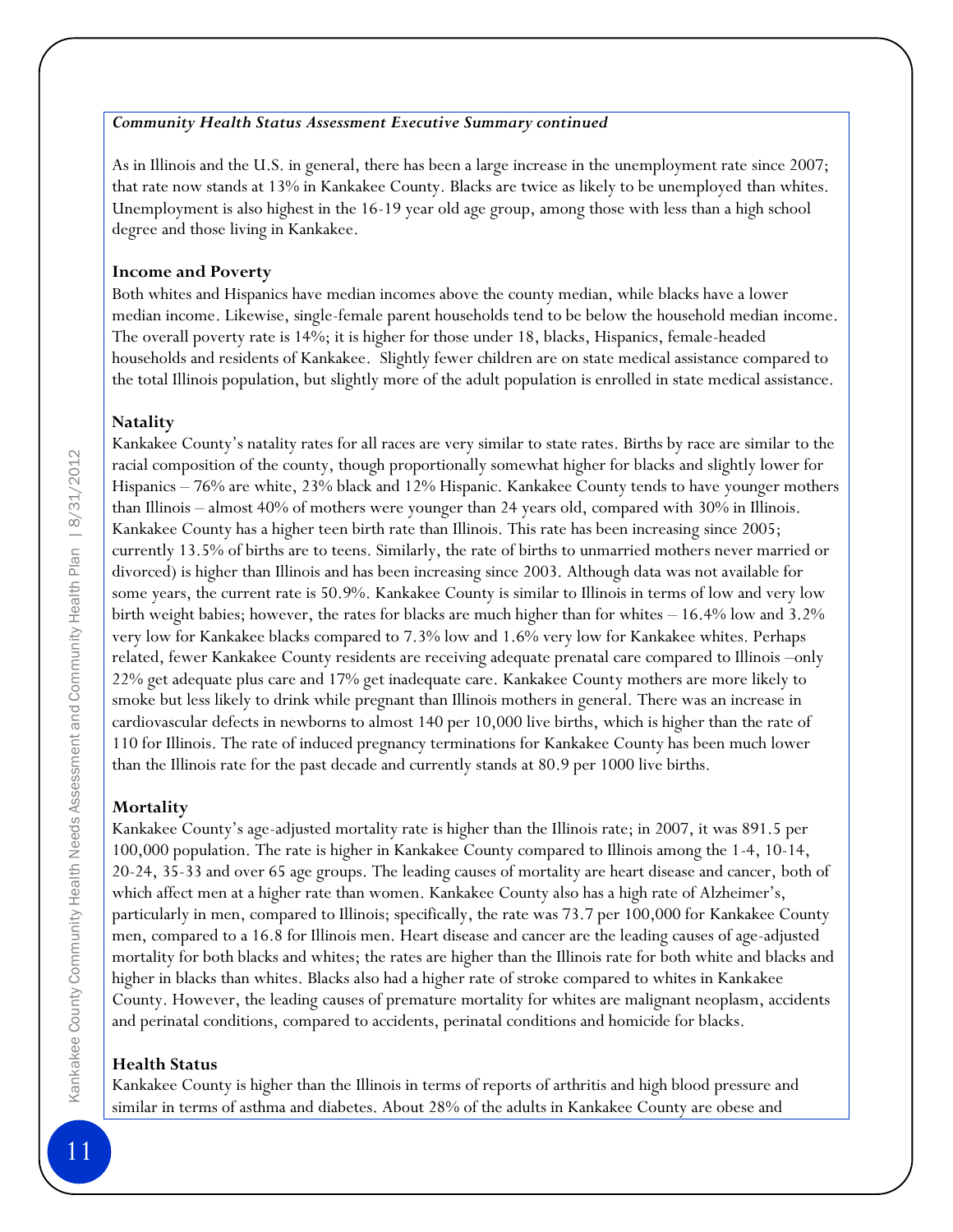### *Community Health Status Assessment Executive Summary continued*

physically inactive. Breast cancer incidence is similar to the state overall, but much higher among black women – 179.5 per 100,000 compared to 119.2 for the state. Cancer screening rates are similar between Kankakee County and Illinois. Kankakee County is similar to the state in terms of children's blood lead levels and vaccinations. Rates of chlamydia and gonorrhea in Kankakee County are at or above Illinois averages, which include Chicago; on the other hand, syphilis rates are at or below state averages. Among other communicable diseases, chicken pox and meningitis (both bacterial and viral) have decreased from 2005 to 2010. 2006 seemed to have unusually high rates of shigellosis and TB. In 2010, there were six cases of rabies and eight cases of HIV. Diseases of the circulatory and respiratory systems are the top two diagnoses related to hospitalization and have been decreasing since 2008. Of the over 65 population, 33% report a disability, most commonly ambulatory or independent-living disabilities.

### **Mental Health and Substance Abuse**

In terms of mental health since 2000, the suicide rate in Kankakee County remains slightly above that of Illinois (9.2 versus 7.8 per 100,000). The percentage reporting poor mental health has decreased from 2001 to 2009 and is now slightly below the state rate. However, 19% of the population reported more than 8 days of poor mental health in the last month, and 26% reported 1-7 days. Kankakee County is similar to Illinois in terms of binge drinking (which is currently at about 16%), DUI arrests (435 per 100,000) and smoking; about 25% of adults are current smokers in Kankakee County and 23% are former smokers. Drug offense arrests were lower in 2009 than in previous years; this could reflect changes in crime or in police staffing/procedures.

### **Health Resources**

Overall, 88% of Kankakee County residents responded that they have health care and have a place to go when sick. Twenty-four percent were on Medicare. However, 13% did not go to a doctor in the past year or get medication when needed due to costs. Mental health providers in Kankakee County are responsible for almost three times as many residents as the state average, while primary care physicians are responsible for about twice as many residents as the state average. However, Kankakee County has 143.6 total physicians per 100,000 residents compared to a national average of 87.6.

### **Crime and Violence**

The overall rate of index crimes is 3000 per 100,000 for Kankakee County in 2009; Bradley, Kankakee, Momence and St. Anne were above average. The index crime rate has declined since 2007. Domestic violence reports vary from year to year, with about 600 per year. Elder abuse reports have generally been between 110 and 120 per year, though higher in 2008 and 2009. Reports of child abuse and sex abuse against children are slightly higher than the Illinois rate, at 35.7 per 1000 and 3.6 per 1000 respectively.

### FIGURE 2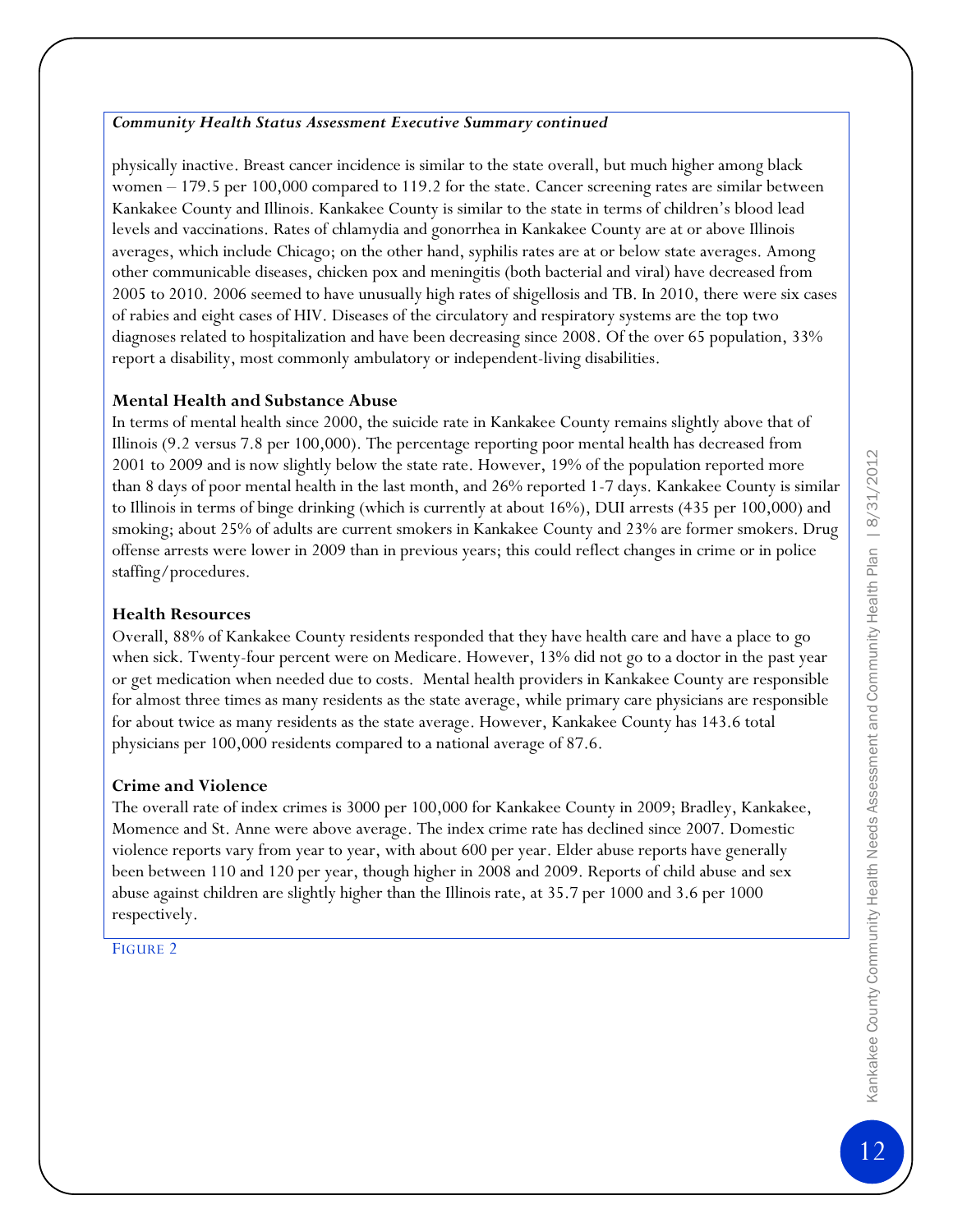### **Community Themes and Strengths Assessment Executive Summary**

Input from the community was gathered through a random sample survey of households in the community and four focus groups. The community survey explored people's perceptions of issues surrounding quality of life, health, and social factors, as well as illumining key demographics. The survey evaluated similarities and differences at the county, community, and household levels and among the different cities. Focus groups were targeted to reach special populations in the community that either have unique needs or are often under-represented in community surveys. These focus group participants completed a condensed survey and participated in open-ended discussion. The focus groups were composed of senior citizens, NAACP members, African Americans, Hispanic/Latinos, and youth. Pembroke, Illinois was identified as a priority study location, and an extra effort was made to reach these residents via the condensed survey however, this group did not participate in an open-ended discussion. Taking into account responses from, both, the community survey and the focus groups, jobs, cultural activities, and safety were identified as the top priorities of respondents across all demographic/community groups. In the sample, the need for "good jobs" was identified by at least a 30 vote margin for residents in the county as a whole, the community, and in the respondents' homes, while the other issues were separated by only one or two points. It is interesting to note that for all population levels (home, community, and county), religion and spirituality were seen to be present in Kankakee—few participants perceived residents as rarely or never finding importance in religious or spiritual values (3-10%).

Survey administrators anticipated differences in responses among survey participants with different insurance statuses and therefore delineated some results along this category. Surprisingly, insurance status was not found to predict ratings for most of the concerns presented in the survey.

### **Employment and Financial Resources**

Survey respondents expressed varying outlooks regarding Kankakee County's employment opportunities. Although on average respondents identified the difficulty in finding good jobs as the top issue, several subgroups were positive about employment prospects in Kankakee County. Youth and Hispanic/Latino respondents were the most optimistic about employment, with 53% of youth and 59% of Latinos rating Kankakee as good or better as far as opportunities for employment. On the other hand, only 17% of African Americans participants gave ratings as very good/excellent and 77% rated Kankakee County as fair/poor for employment.

A substantial proportion of residents in the sample reported not having the financial resources they needed. For instance, only 88% of community survey participants always/most of the time were able to buy food in their own home. Similarly, 95% of seniors, and 83% of African-Americans had money for "the things they really need." However, only 51% of Hispanics surveyed reported similar results. While many overall respondents stated they had the financial resources to get what they needed, 22% still reported not being able to afford healthcare.

### **Safety**

In terms of safety, just over half of respondents rated Kankakee County as "good" or better (58%). With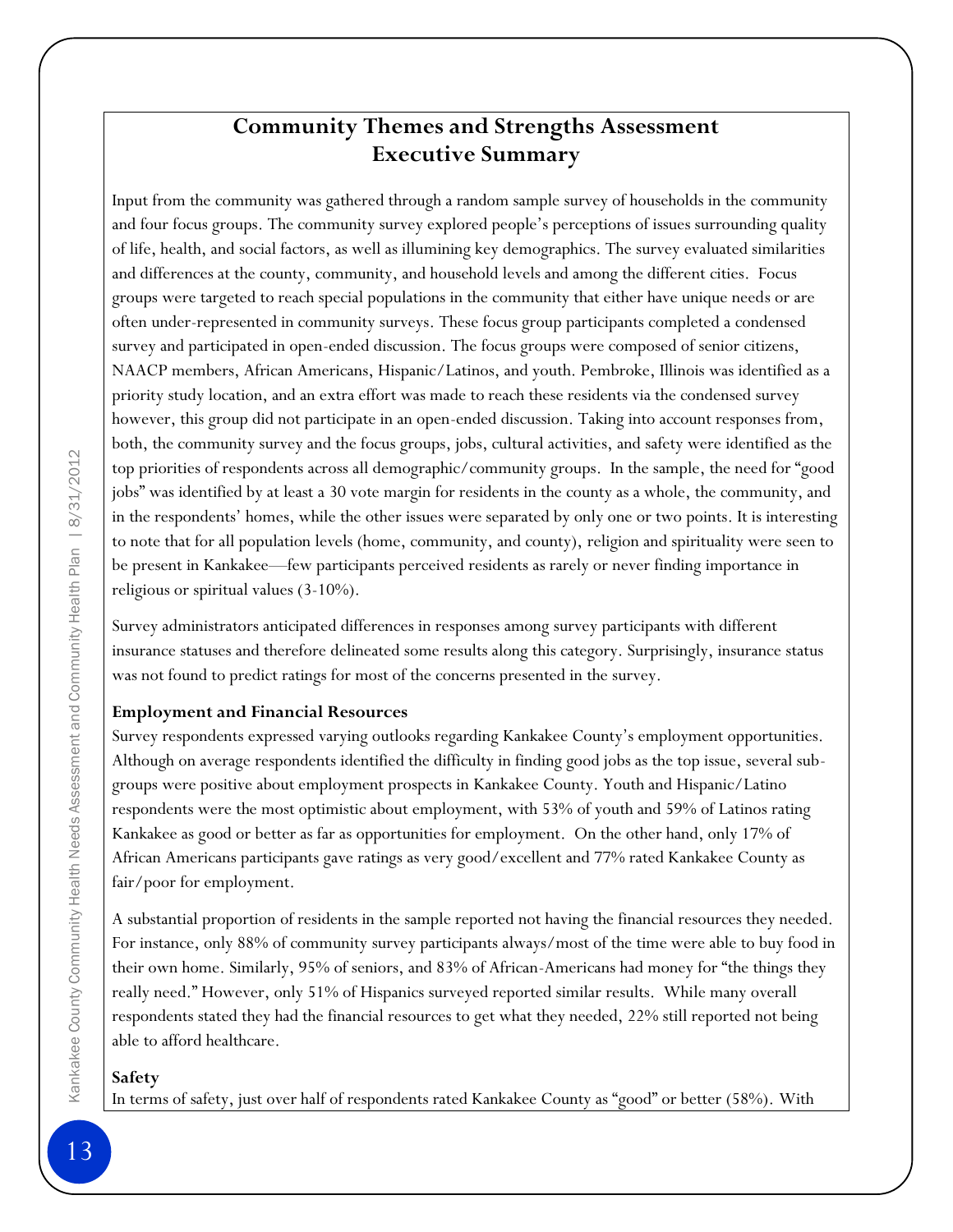### *Community Themes and Strengths Executive Summary continued*

only twenty-three percent rating Kankakee's safety as "good" or better, youth participants were least likely to consider Kankakee a safe community. Of the survey respondents, 23% of seniors, 32% of Hispanics/Latinos, 18% of NAACP and 56% of youth identified a need for safe places to play, live and work as the most important community safety need.

### **Community Resources**

Participation in arts and cultural events was identified as one of the top three issues by respondents at the home, county, and community level. While 75% of participants reported that people in their household participate in recreation or visit parks "always/most of the time", recreational activities were also a widely identified need. For instance, senior centers were seen as the most important resource among senior citizens but it was also identified as the third most common need for their community by the general surveyed population. Art and cultural activities were among the top programs that the Hispanic/Latino community perceived as beneficial to the community.

The top need identified in the NAACP focus group for the county was community involvement and safe spaces/activities for youth for the community. Teens identified church groups, community organizations, and sports as important existing resources, but the need for safe spaces and activities was still a top concern. Public transportation was also often identified as a need, especially for the senior citizen and Hispanic/Latino focus groups, noting a need for extended transportation routes and hours of operation to accommodate their needs.

### **Place for Growing Up & Growing Old**

Overall, 64% of residents in the sample ranked Kankakee County "good" or better as a place to raise children. Youth and NAACP members had the lowest "good or better" ratings, with only 24% and 34%, respectively.

While 59% of general residents in the sample rated Kankakee County as a "good" or better place to grow old, 67% of the senior citizens surveyed rated it "good" or better.

### **Quality of Life**

Overall, resident respondents felt the quality of life in Kankakee County was good. However, almost a quarter of residents in the community survey felt that Kankakee life was only fair/poor. Senior citizens had the best outlook, with 52% rating it good and 31% as very good/excellent. Youth rated the quality of life lowest with only 29% rating it good and 12% very good/excellent. No NAACP participant rated the quality of life as very good/excellent, and 45% rated it as fair /poor. Residents in Manteno had the highest positive ratings in the sample, while Kankakee and Momence had the lowest.

### **Quality of Healthcare**

Participants viewed the quality of healthcare more favorably than the quality of life in Kankakee County, with 42% rating it very good/excellent, 34% rating it as good, and 24% as fair/poor. Bradley and St. Anne had generally low ratings for healthcare compared to other cities in the county. In St. Anne, only 21% reported very good/excellent care, while 34% reported it fair/poor. Bradley residents reported the highest rates of poor care, at 19%. Among the different insurance types, Medicare recipients had the highest percent reporting very good/excellent care, at 53%, and 48% of self-pay respondents reported having very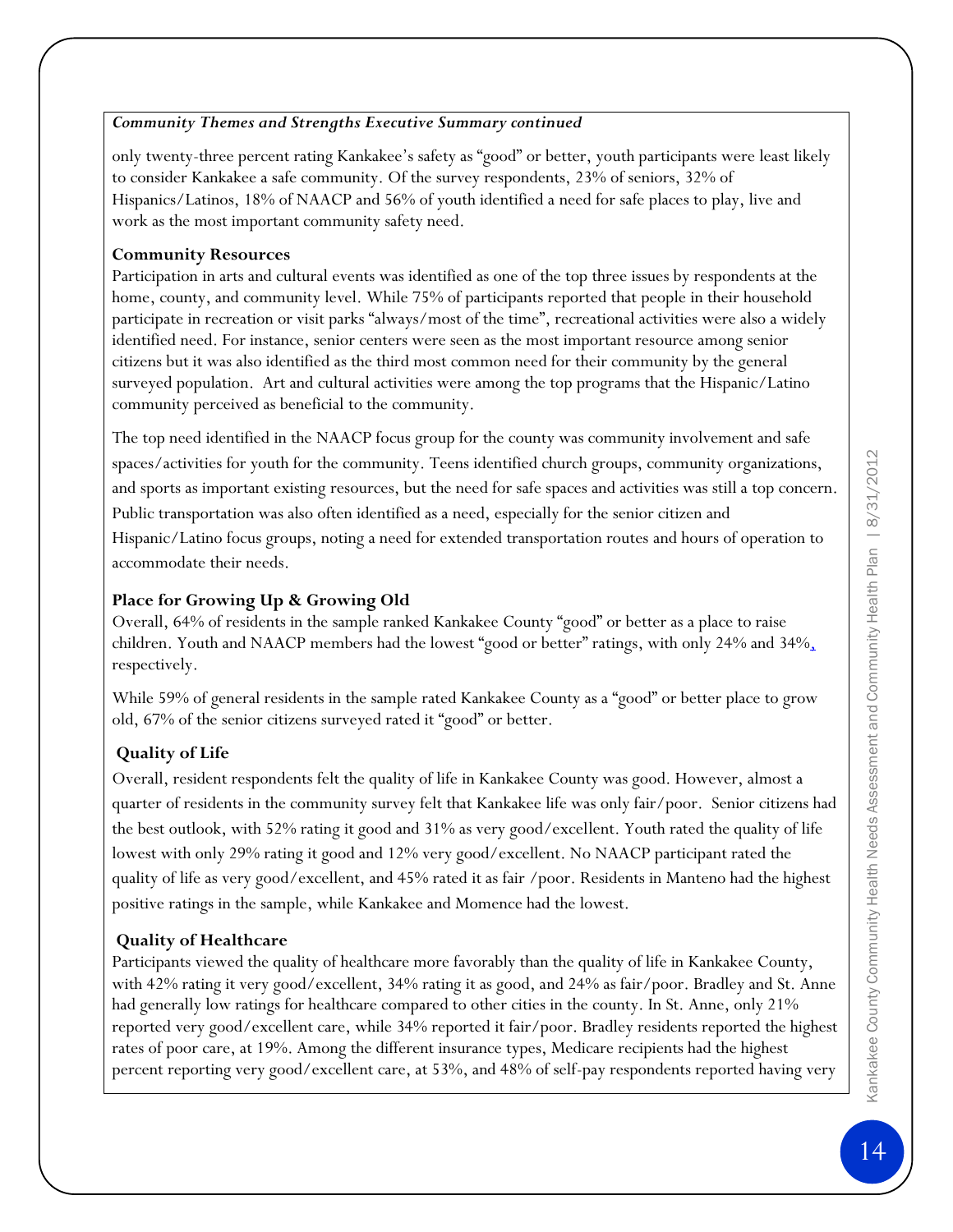### *Community Themes and Strengths Assessment Executive Summary continued*

good or excellent care. On the other hand, Medicaid recipients reported the highest levels of fair/poor care at 32%, though 39% reported very good/excellent care.

### **Health Concerns**

Across all health concerns, participants reported fewer problems in their own home than at the community or county level. The most commonly reported problems in their own home were heart health (28%), elder health issues (28%), diabetes (21%), and cancer (18%). At the county level, the biggest concerns were drug abuse (70%), weight (61%), underage drinking (67%) and youth violence (62%). It is noteworthy that despite there being significant differences in issues identified at the different regional levels, the obesity/overweight population and drug abuse were identified as the top two health concerns at both the community and county levels.

### **Sources of Health Information**

The most common source for health information identified by survey respondents was the newspaper (71%), followed by doctor (64%), internet (43%), family (41%) and news (41%). Only 36% got information from a hospital, 20% from their workplace, 19% from the health department and 15% from school.

FIGURE 3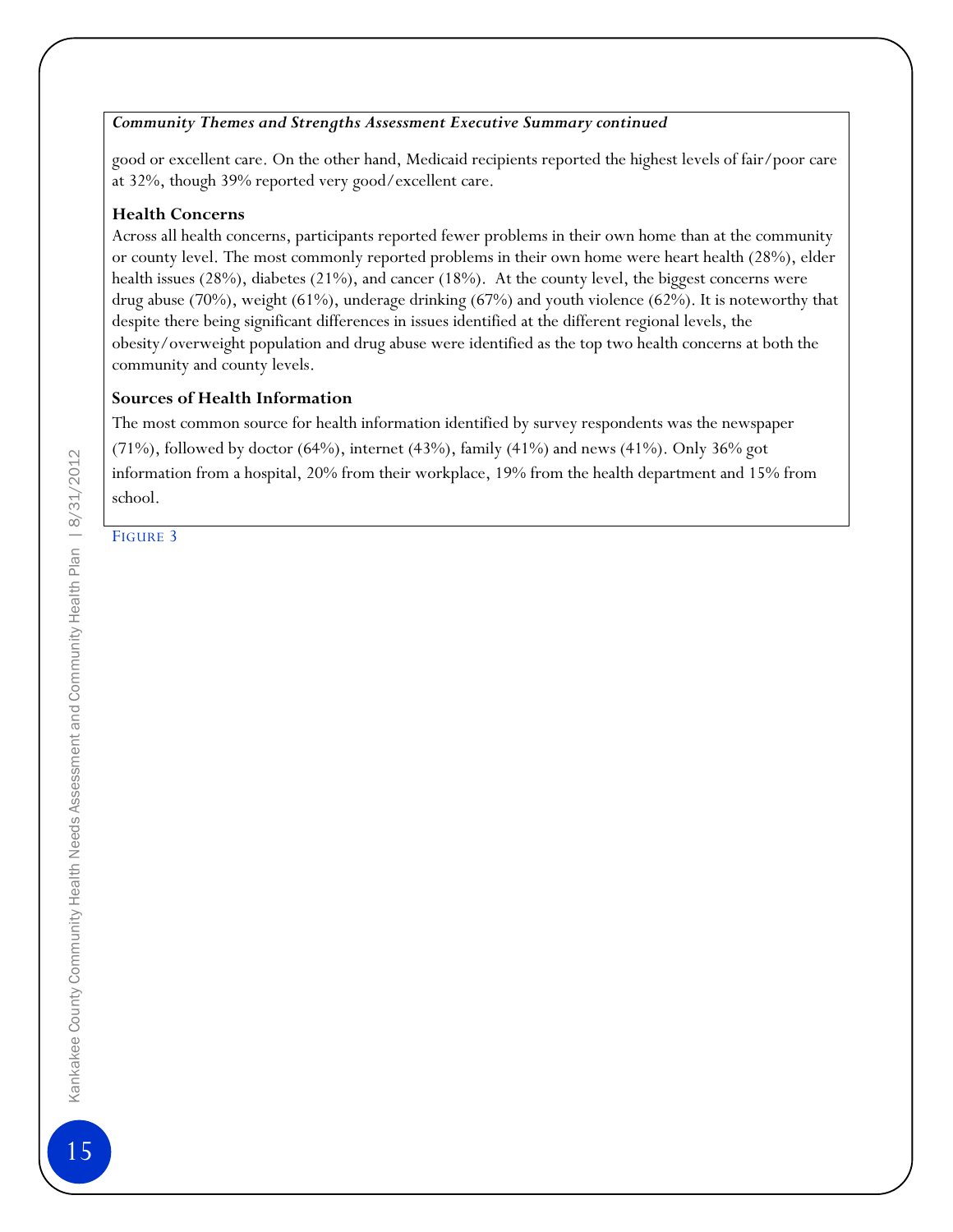### **Results of the Kankakee County Local Public Health System Assessment**

How well did the system perform the ten Essential Public Health Services (EPHS)?

Table 2 and Figures 1-2 together provide an overview of the local public health system's performance in each of the 10 Essential Public Health Services (EPHS).

| Table 2<br>Summary Essential Public Health Service Scores                                                              | 2011<br>Score | Rank           |
|------------------------------------------------------------------------------------------------------------------------|---------------|----------------|
| 1 Monitor Health Status to Identify Community Health Problems                                                          | 57            | 5              |
| 2 Diagnose and Investigate Health Problems and Health Hazards                                                          | 97            | $\mathbf{1}$   |
| 3 Inform, Educate, and Empower People about Health Issues                                                              | 53            | $\overline{7}$ |
| 4 Mobilize Community Partnerships to Identify and Solve Health<br>Problems                                             | 43            | 9              |
| 5 Develop Policies and Plans that Support Individual and Statewide Health<br>Efforts                                   | 65            | 3              |
| 6 Enforce Laws and Regulations that Protect Health and Ensure Safety                                                   | 71            | $\overline{2}$ |
| 7 Link People to Needed Personal Health Services and Assure the<br>Provision of Health Care when Otherwise Unavailable | 59            | $\overline{4}$ |
| Assure a Competent Public and Personal Health Care Workforce<br>8                                                      | 51            | 8              |
| 9 Evaluate Effectiveness, Accessibility, and Quality of Personal and<br><b>Population-Based Health Services</b>        | 56            | 6              |
| 10 Research for New Insights and Innovative Solutions to Health Problems                                               | 31            | 10             |
| <b>Overall Performance Score</b>                                                                                       | 58            |                |

Kankakee County Community Health Needs Assessment and Community Health Plan | 8/31/2012 Kankakee County Community Health Needs Assessment and Community Health Plan | 8/31/2012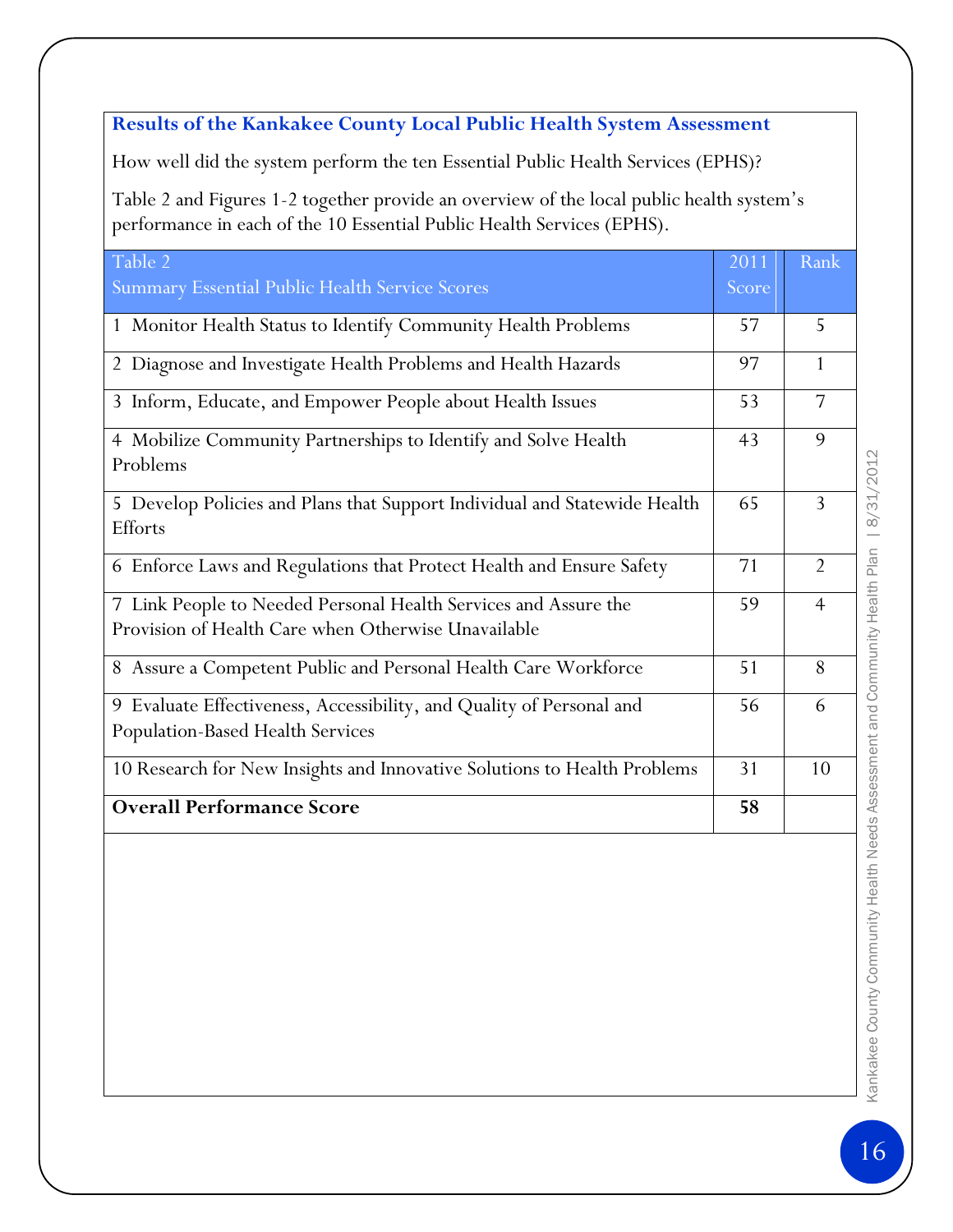Essential Services Scores: Comparison of Overall Performance and Range of Activity

Each summary score for the essential services reflects a composite of responses for the model standards, multiple stem questions and sub-questions for each essential service. Users of this report may want to look closely at both the raw data and discussion notes highlighted under each Essential Public Health Service section to understand the reasons underlying wide variance of scores reported by each breakout group.

Figure 1: 2011 Summary of EPHS Performance Scores and Overall Score

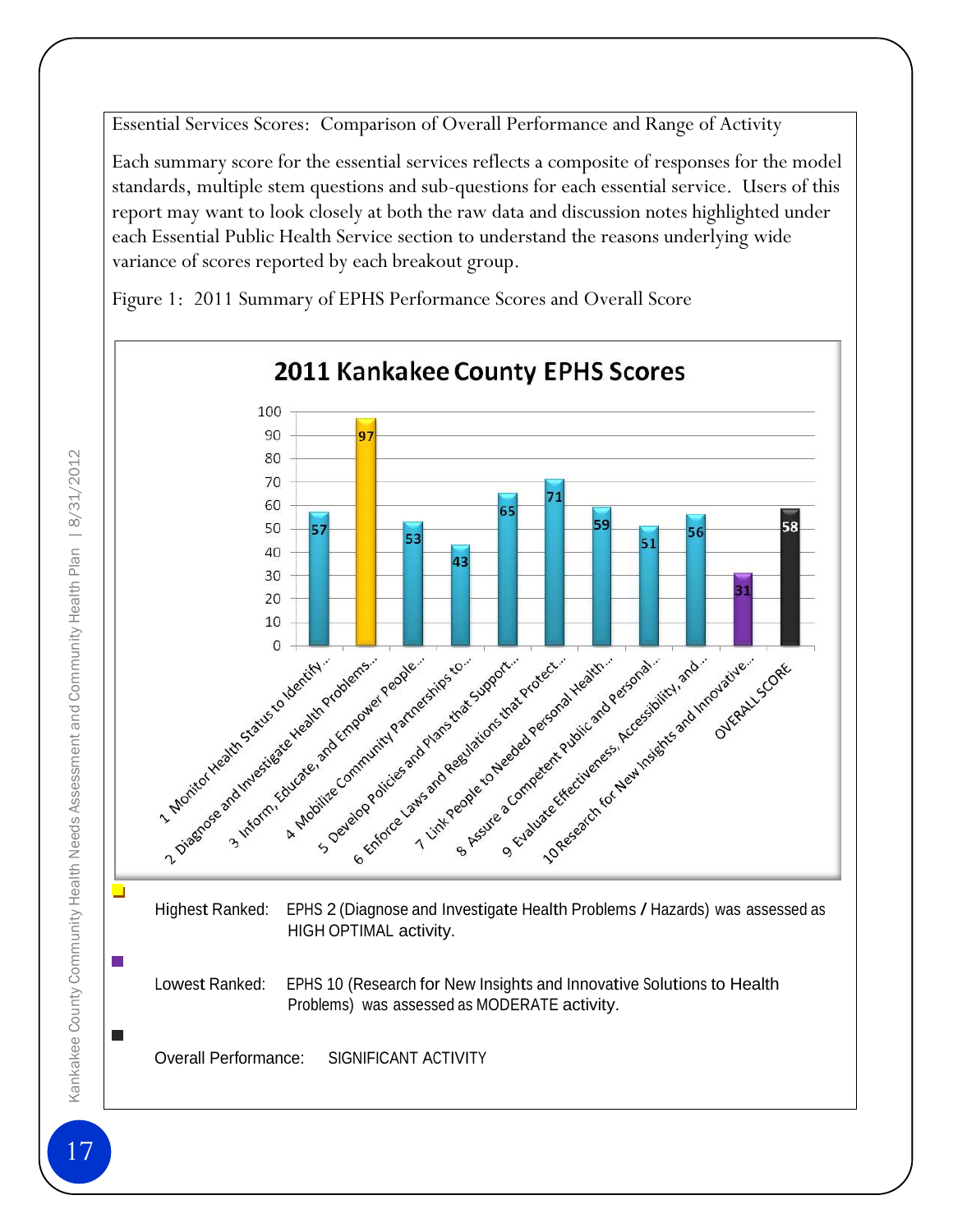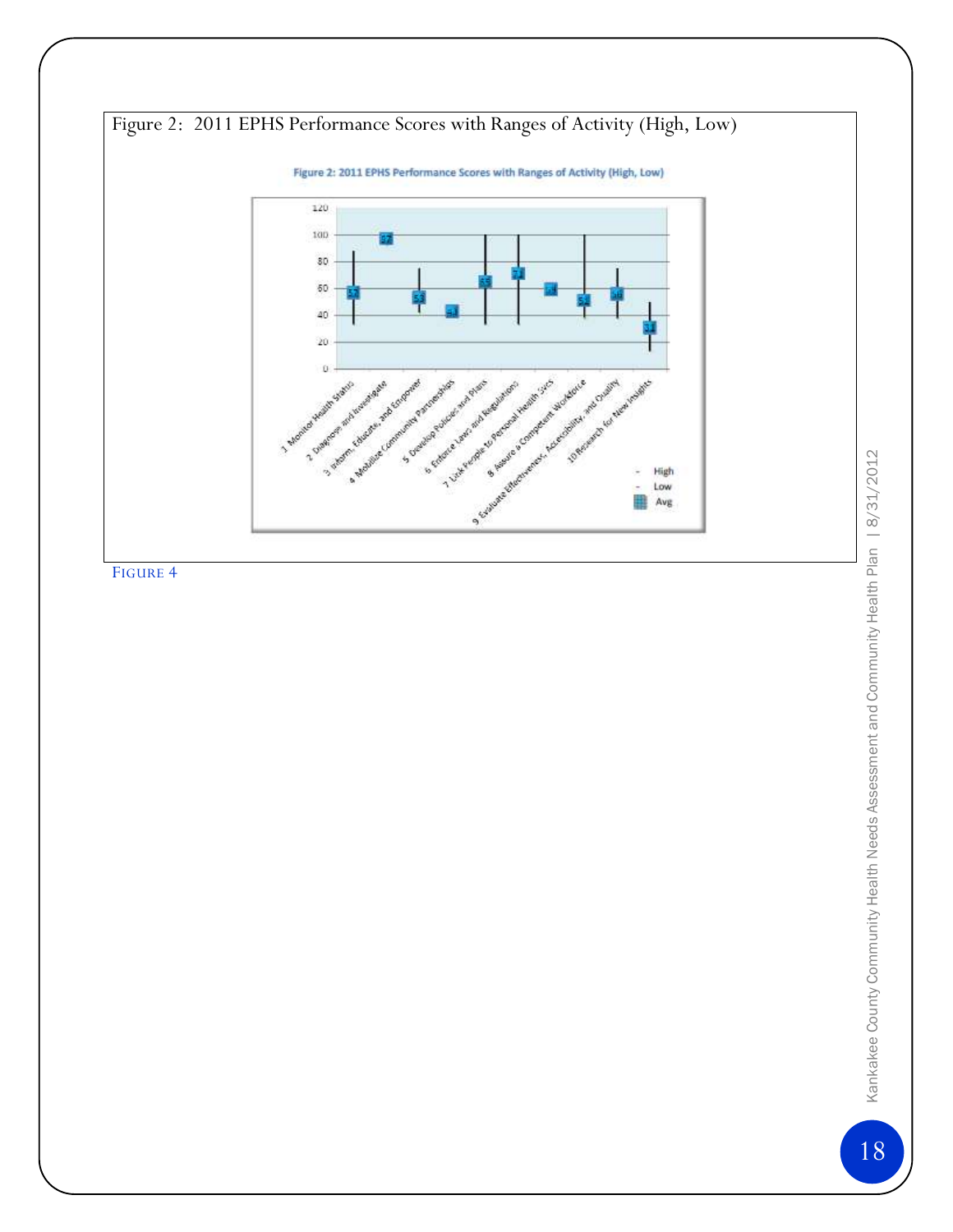## Economic Development

- Need to Retrain a Workforce
- Seek Collaborative Opportunities Among Agencies
- Individuals have lost homes
- Underemployed population requires retraining
- Look to the Community College to facilitate

## Population Changes

- Increased Senior Population
	- Exceed available resources
	- Increasingly uninsured or Medicare dependent
	- Need to Strengthen and Expand resources
- Increased Hispanic Population - Need Bilingual Services to Assist

*Forces of Change -*

# *Kankakee County*

## Healthcare Reform

- Potential of less providers in the  $\bullet$ area
- Look for changes approaches to accommodate the new system
- Engage the public sector

## Focus on Health Lifestyles

- More expansive  $\bullet$
- Current programs are reactive  $\bullet$ and not preventative
- Requires a change on the part of the consumer

### FIGURE5

Kankakee County Community Health Needs Assessment and Community Health Plan | 8/31/2012 19Kankakee County Community Health Needs Assessment and Community Health Plan | 8/31/2012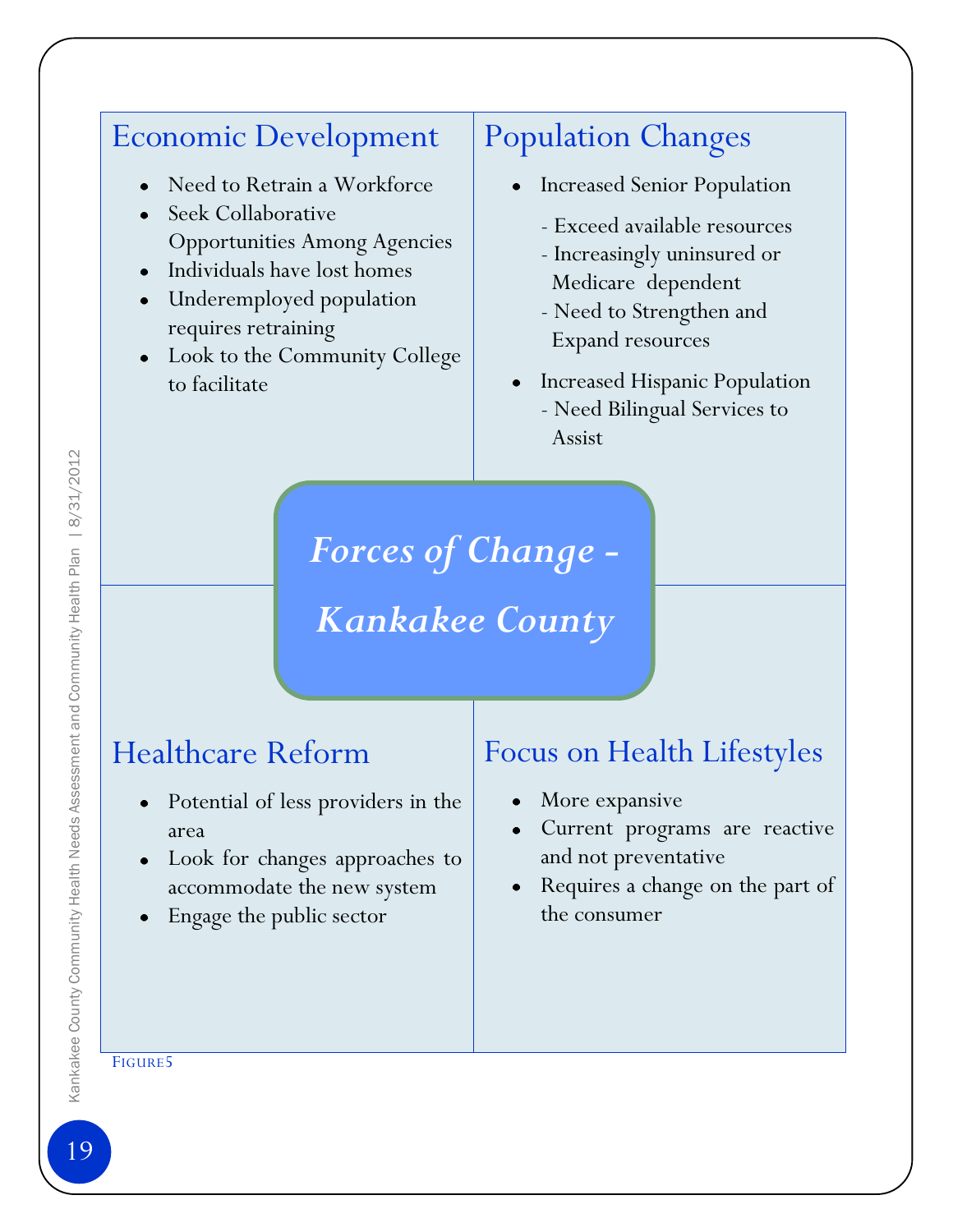

# Kankakee County Community Health Plan

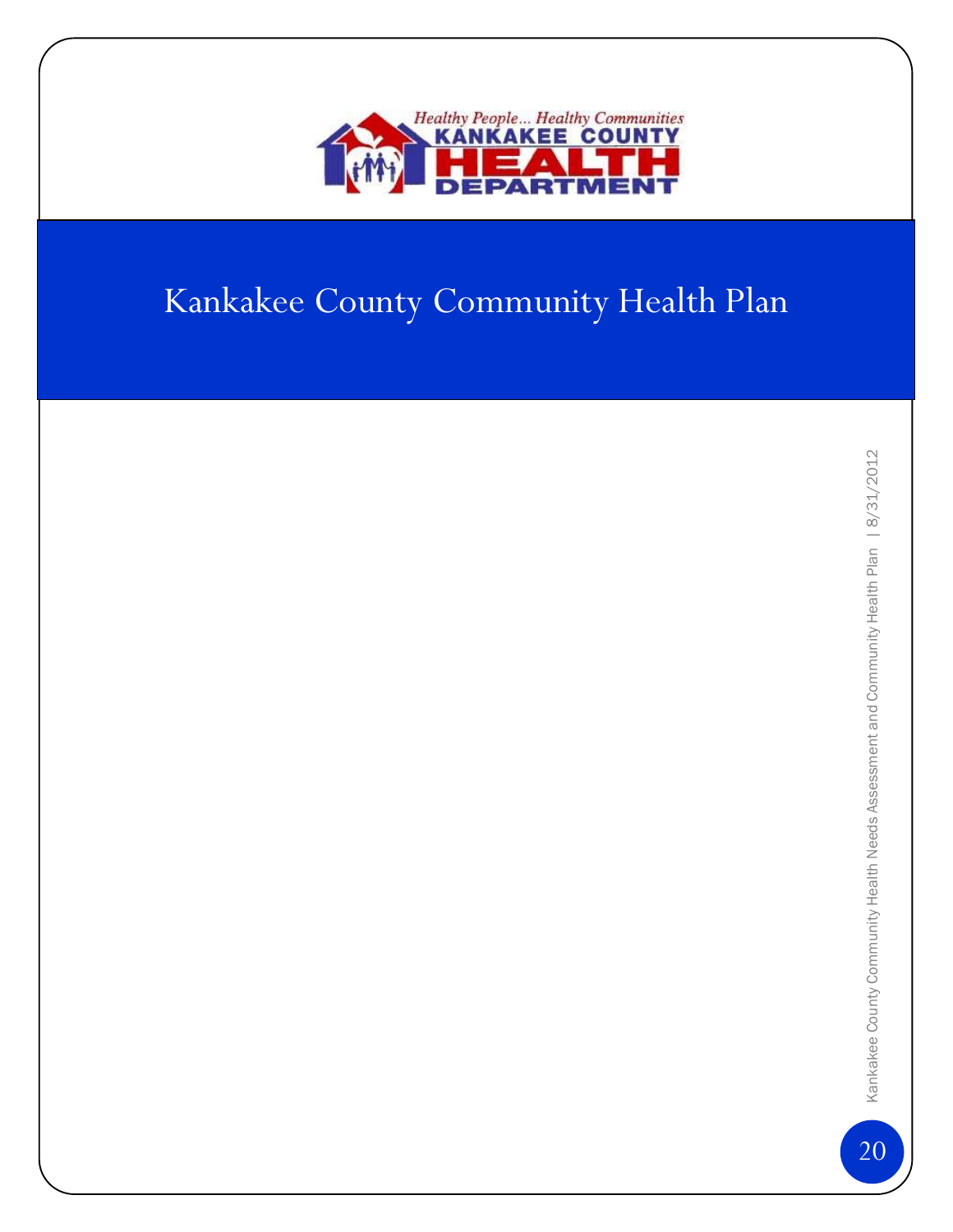### **KANKAKEE COUNTY COMMUNITY HEALTH PLAN**

#### **1. Purpose**

This Community Health Plan was developed to address the prioritized health problems identified in the Community Needs Assessment. Management staff of the Kankakee County Health Department and the members of the Partnership for a Healthy Community (PHC) played a vital role in the analysis of the assessment data, the identification and prioritization of the health problems, and provided valued input to the development of this health plan. The Community Health plan builds on the Community Needs Assessment and takes the process to the next level. The PHC group will continue to meet on a regular basis, add members as appropriate, and serve in an advisory capacity for monitor progress toward achievement of the goals identified in the plan and to evaluation effectiveness of the strategies identified for implementation.

The purpose of the Kankakee county Community Health Plan is to address the priority health needs identified and selected by the PHC in an organized approach. The overall goal is to prevent premature death, disability, and illness by fostering healthy lifestyles. The *Healthy People 2020* document was utilized extensively to set goals and objectives. Realistic objectives and strategies were developed to guide the formation of the Health Plan for 2011-2016.

This Community health Plan will serve as the strategic plan for Kankakee County for the next five years. The Kankakee County Health Department will be ultimately responsible for the coordination, implementation, and evaluation of the Kankakee County Health Department Community Health Plan. The health department, as a local governmental agency, has a basic duty to assure the public's health and safety. Their leadership and commitment to organizing the community needs assessment and community health plan assures that health problems in the county will be addressed. Funding will be sought for implementation of the activities needed to meet the health needs of the county's citizens. Continued collaboration with other community organizations and stakeholders is essential for this endeavor to be successful. By working together, more will be accomplished to improve the quality of life for citizens of Kankakee County.

### **II. Community Health Plan Process**

As with the Community Needs Assessment, the Kankakee County PHC group provided the guidance and much of the input for the development of the Community Health Plan. After the three priority health issues were identified on April  $26<sup>th</sup>$ , 2012, three action teams were formed to specifically address mental health, chronic disease, and access to care. The action teams consisted of PHC members and key stakeholders in the community.

On June 4<sup>th</sup>, 2012 the action group members met to formulate strategies and goals for each strategic health issue. The workshop began with a presentation on action planning with vision of the end goal in mind. This presentation was provided by Laurie Call from the Illinois Public health Institute. The presentation addressed the change that is needed to obtain goals, objectives, and outcomes specifically change in behavior, policy, health status, and the public system as a whole. Goals, objectives, and outcomes were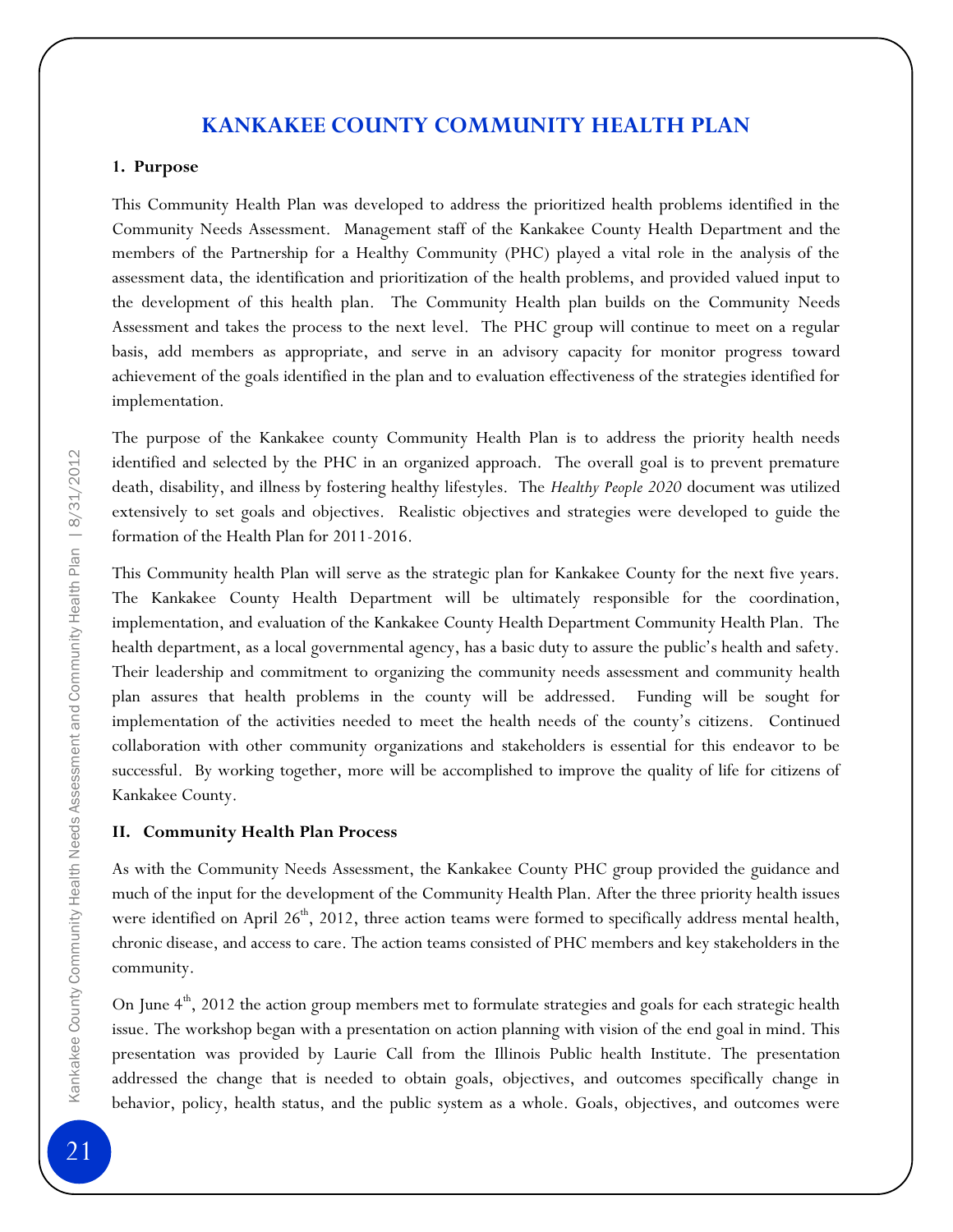discussed in terms of short-term, intermediate, and long-term, using the SMART framework of having outcomes that are specific, measurable, achievable, relevant, and time-oriented.

Action teams were asked to consider the following questions in identifying goals, objectives, and outcomes to address the strategic health issues:

- What are the existing resources, assets, and strengths for this work?
- $\bullet$ What are the barriers and how can we overcome these barriers?
- What has worked elsewhere?
- What are the evidence-based approaches to create change defined?

In answering these questions, the action teams will be able to identify programs, interventions, evidencestrategies to address change. The underlying message throughout this presentation was for each action group to coordinate public health communication, be responsive to the increasing diverse population in the community, and recognize the unique needs of the older adult population. Upon completion of the presentation, the action teams

The large group then separated into individual action teams to work on their specific health issue. Each group was asked to identify other community stakeholders to invite to the action group for future work. The group was assigned to select and prioritize short-term, intermediate, and long-term objectives using the SMART objectives framework and based on the *Healthy People 2020* objectives. The teams were instructed to identify resources and barriers to creating change, and identify potential evidence-based strategies to address these health issues. Upon completion of the workshop on June  $4<sup>th</sup>$ , 2012, the action teams agreed to meet again within 30 days, and recruit additional members to provide meaningful data and resources to the action teams.

The action teams have met regularly since June  $4<sup>th</sup>$ , have recruited additional stakeholders, and will continue to meet on an ongoing basis over five year period to reach their goals, objectives, and outcomes through intervention and evidence-based strategy. The management staff at the Kankakee County Health Department will oversee this process to ensure implementation and evaluation of these strategies to improve the overall health of Kankakee County based on the three priority health needs.

Following are the priorities along with their overarching goal:

- Priority 1: *Address mental health needs:* To increase community education on recognition of symptoms, increase knowledge on when to seek mental health services, and how to access these services.
- Priority 2: *Improve access to care:* To improve community access to health and medical services.
- Priority 3: *Reducing Risk Factors for Chronic Disease-Obesity:* To increase the portion of the population who are at a healthy weight.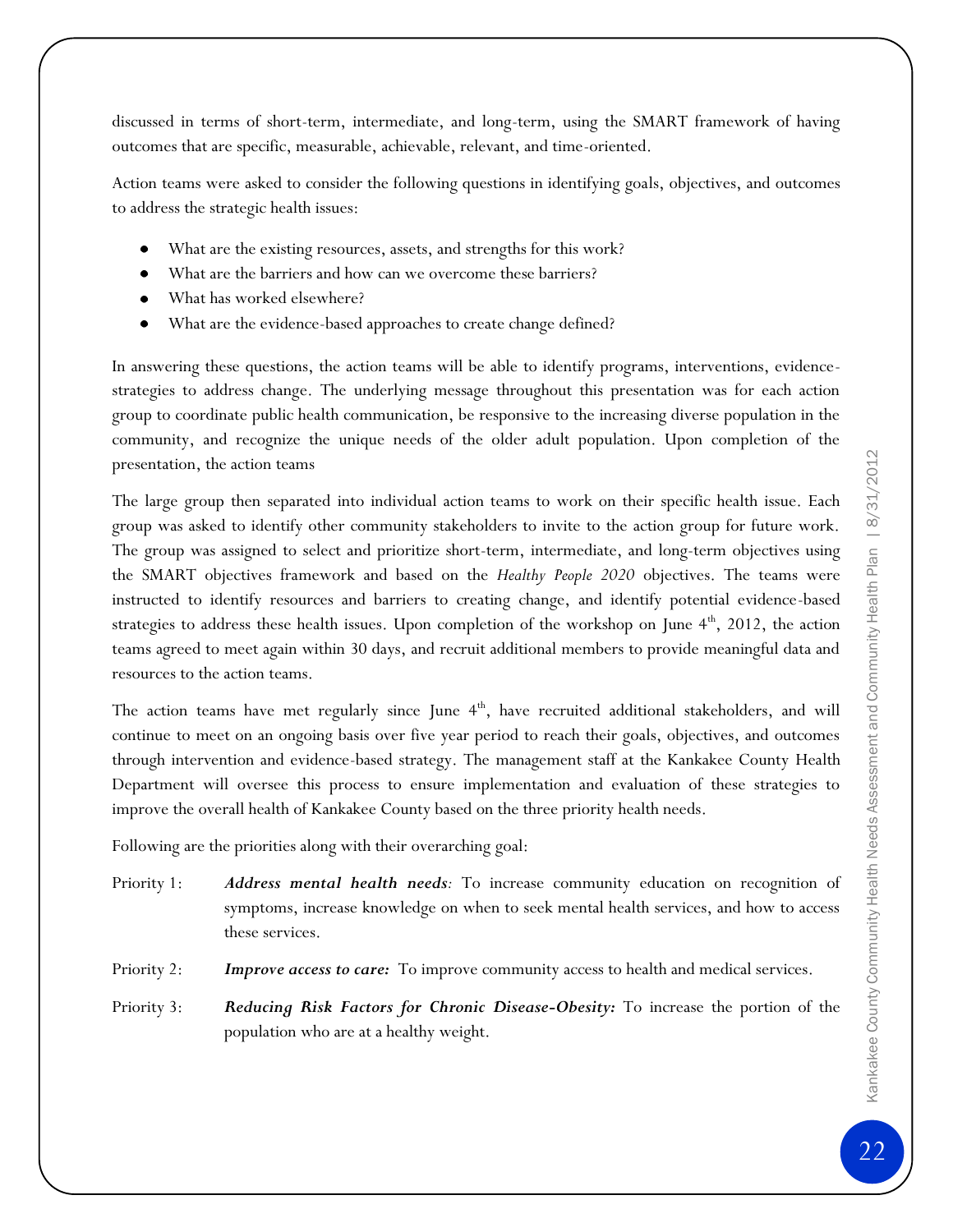### **IV. Health Priorities**

### *Health Priority #1*

Health Problem: Limited public awareness and limited access to mental health services

Description of the Problem: According to the Center for Disease Control and Prevention (CDC), twenty six percent of all adults in the United States have depression, and by 2020 it is estimated that depression will be the second leading cause of disability in the U.S. Mental health is positively associated with physical health. The CDC also describes the positive correlation between mental health and overall physical health. The Substance Abuse and Mental Health Services Administration (SAMHSA) recognizes the need for increased public awareness of mental health, and for individuals to seek help when needed and expect recovery. As exemplified through nationwide research and policy, the issue of mental health is important, and community awareness and access to mental health services are vital to the overall health and well-being of a community. Data analysis and community feedback through the Community Health Status Assessment indicates addressing the mental health needs of the community as a priority health need.

- From 2000 to 2006, the suicide rate for Kankakee County has exceeded the Illinois suicide rate; in 2006, the suicide rate in Kankakee was 9.2 per 100,000 and the Illinois suicide rate was 7.8 per 100,000.
- The percentage of individuals indicating eight or more days of poor mental health has decreased  $\bullet$ from 19.3% in 2000 to 12.2% in 2009. In 2011, the average number of days of reported poor mental health in the past month is higher than the Illinois rate.
- Suicide was the  $6<sup>th</sup>$  leading cause of death in 2006.  $\bullet$
- In comparing mental health providers per resident, there is a significant disparity between Kankakee County (7,515 residents per mental health provider) and Illinois (2,372 residents per mental health provider).
- Thirty three percent of community survey respondents feel depression and/or anxiety issues are a large problem in their own community, and 35% feel this issue is a large problem in Kankakee County.
- Forty one percent of community survey respondents feel other mental issues (e.g. schizophrenia and bi-polar disease) are a large problem in Kankakee County, while 37% feel this is a large problem in their own community.
- Nine percent of the older adult focus group indicated a need for increase mental health/social services in Kankakee County.
- In the Hispanic focus group, 14% identified mental health/social service systems as important factors in the community, and 26% felt improved mental health/social services systems were needed in Kankakee County.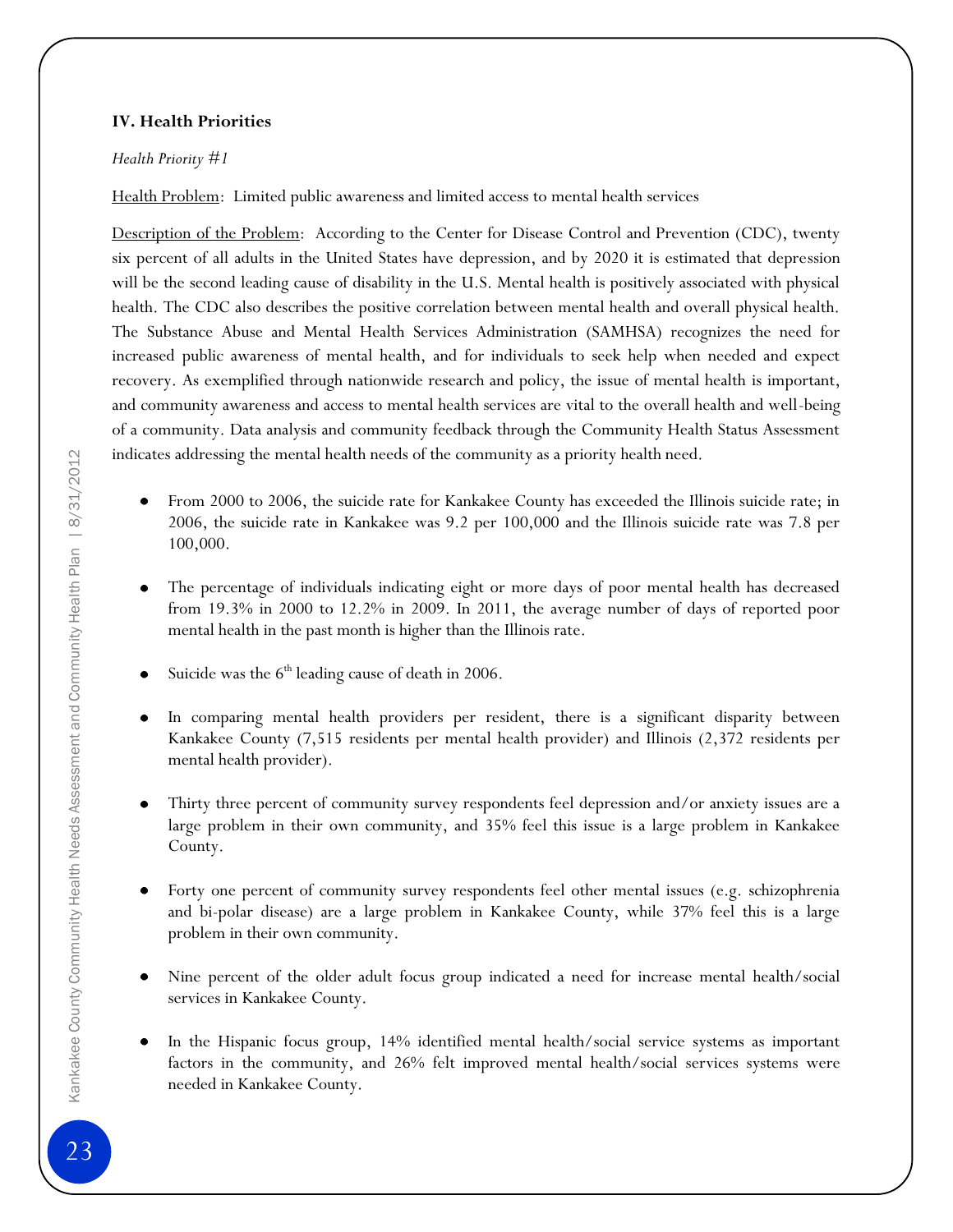- Mental health/ social services support systems was ranked third highest in factors needing improvement among African Americans in the NAACP focus group.
- Survey responses from the teen focus group indicate 12% feel mental health/social service support systems are important factors for a healthy community, and 6% feel this factor needs improvement in Kankakee County.

Healthy People 2020 National Health Objectives related to community education on recognition of symptoms, increase knowledge on when to seek mental health services, and how to access these services:

MHMD-1: Reduce the suicide rate by 10% (Baseline: 11.3 per 100,000).

MHMD-2: Reduce suicide attempts be adolescents to 1.7 per 100 (Baseline 1.9 per 100,000).

MHMD-4.1: Reduce the proportion of adolescents aged 12-17 who experience major depressive episode to 7.4% (Baseline: 8.3%).

MHMD-4.2: Reduce the proportion of adults who experience major depressive episode to 6.1% (Baseline: 6.8%).

MHMD-5: Increase the proportion of primary care facilities that provide mental health treatment onsite or by paid referral to 87% (Baseline: 79%).

MHMD-9: Increase the proportion of adults with a serious mental health disorder that receive treatment to 64.6% (Baseline: 58.7%).

MCMD-11.1: Increase the proportion of depression screening by primary care provider in adults 19 and older by 2.4% (Baseline: 2.2%).

MHMD-11.2: Increase the proportion of depression screening by primary care provider for youth aged 12-17 by 2.3% (Baseline: 2.1%).

### Risk Factors:

One of the most significant risk factors for increased incidences and rates of mental health are lack of community awareness and education of mental health issues. With limited knowledge and awareness of mental illness, individuals and families may be unable to recognize signs and symptoms of mental illness. Direct contributing factors include an overall stigma related to mental illness that stems from decreased awareness, and the complexity of the mental health system. Indirect contributing factors related to the stigma surrounding mental health treatment are educating the public and awareness of prevention and rehabilitation programs facilities within the community. Indirect contributing factors of the complex system relate to specific systems within mental health, including Medicare and Medicaid. In specifying the risk factors and direct and indirect contributing factors, identifying strategies and interventions to address these risk factors will improve the mental health of the community overall. Increasing public awareness and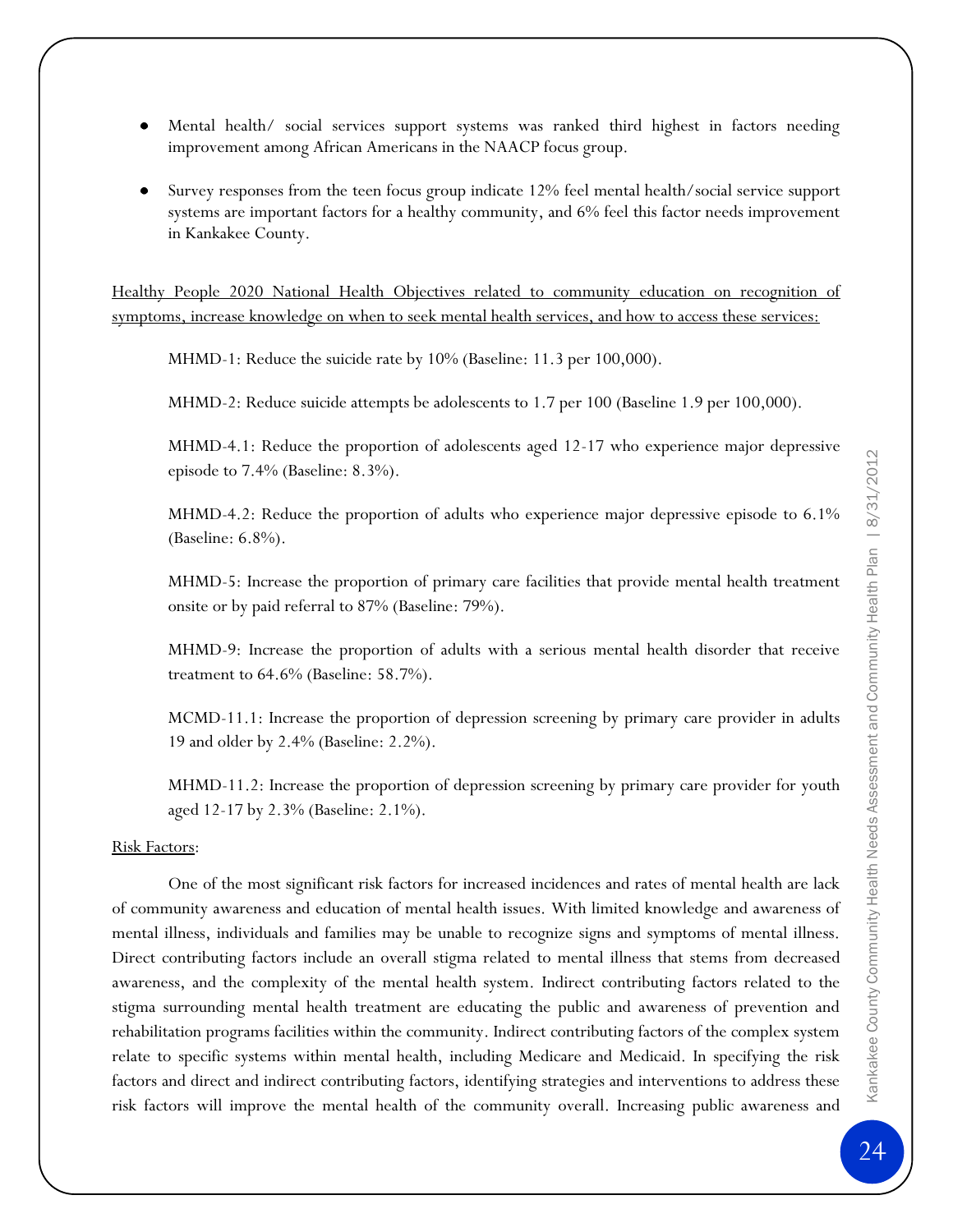knowledge of mental health will reduce the stigma surrounding mental illness, enable individuals and families to know when to seek treatment, and will allow individuals to easily navigate the mental health system to seek prevention and treatment.

Along with lack of public awareness concerning mental health, there is limited access to mental health services in the community. Access is limited through finances, transportation, availability of specialized mental health services, and access to the mental health system as a whole. Indirect contributing factors for financial factors include the uninsured and underinsured, large co-pays, and the cost of medications. Transportation issues are affected by public awareness and training to transport mentally ill clients. Indirect contributing factors to specialized care include specific treatments and programs that address birth to school age, those with eating disorders, the aging population, the non-English speaking population, and preventative care services. To address access to the system as a whole, the availability of services, and the capacity of individual agencies must be examined. In reducing financial and transportation barriers to mental health treatment, the community members will seek mental health treatment more often. An increased availability of services and an increase in specialized services will meet the mental health needs of the community.

### Outcome Objectives for Kankakee County:

- 1.1.1. By 2016, decrease the percentage of Kankakee County residents that report eight or more days per month of mental health not being good by 10%, to 11% of the population. (Baseline: 12.2% from 2007 to 2009)
- 1.1.2. By 2016, reduce the suicide rate in Kankakee County by 10%, to 8.3 suicides per 100,000. (Baseline: 9.2 per 100,000 in 2006)

### **Impact Objectives**

- 1.1.1 Increase the rate of Kankakee County residents being referred to available mental health services in the community by 5%. (Baseline: To be determined)
- 1.1.2 Increase the percentage of Kankakee County residents seeking available local mental health services by 5%. (Baseline: To be determined)
- 1.1.3 Increase attendance at local organization and hospital based support groups by 5%. (Baseline: Establish baseline attendance rate)

### Intervention Strategies

- Develop and implement a community-wide marketing strategy to promote mental health awareness and education. This strategy will be based on the 'Say it Out Loud' campaign which is supported by the Illinois Department of Human Services, Division of Mental Health and the Illinois Children's Mental Health Partnership. This is a research evidence-based program that encourages dialogue about mental health through use of media, advertising, and the 'Say it Out Loud' website.
- Present the Mental Health 101 presentations to grade school faculty and staff in all school districts within Kankakee County. This presentation provides non-health professionals with understanding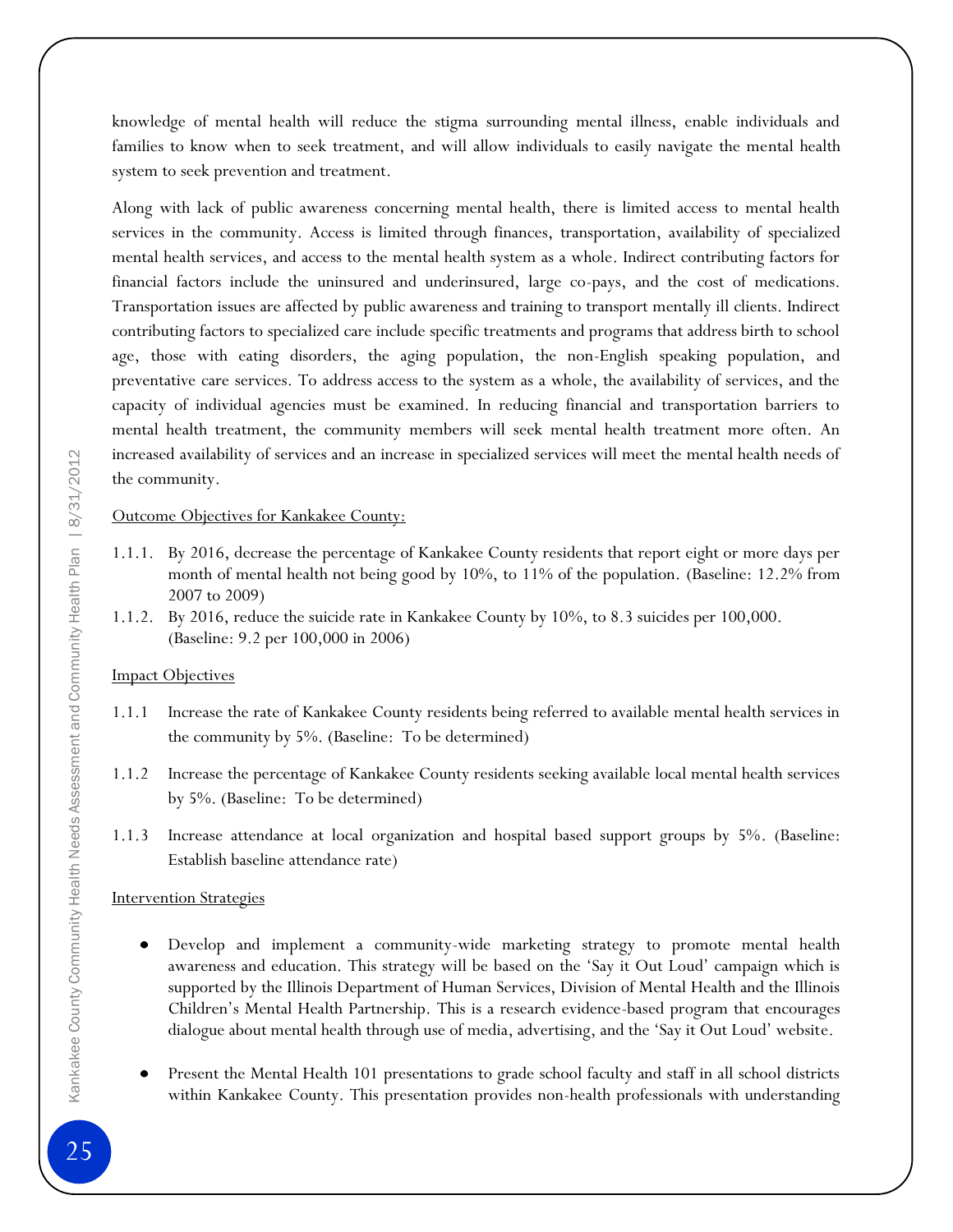and tools to identify normal development and behavior from behavior that could indicate a referral to mental health services is needed.

- Offer the Love and Logic curriculum throughout the community through the Success by Six program to promote positive parenting and positive child behavior.
- Implement presentations throughout the community and schools on suicide awareness and prevention through Project CARE, a student assistance training program that provides educational seminars and training to adults that work with adolescents in the school setting.
- Increase awareness and referrals to the local National Alliance on Mental Illness (NAMI) organization for information, education, and support to those impacted by mental illness.
- Reach out to the court system to provide awareness and resources for individuals involved in divorce mediation and probation.
- Work with local child welfare investigators and case workers to ensure linkage of services for children in the welfare system with mental health needs.
- Increase the availability and referrals to hospital and local agency support groups.
- Improve collaborative efforts and communication between agencies and organizations within the mental health system.

### Resources for Strategy Implementation

- Kankakee County Health Department
- KCHD health educator
- Riverside Medical Center
- Provena St. Mary's Hospital
- United Way of Kankakee County
- Helen Wheeler Community Mental Health Center
- Thresholds Center for Recovery
- Duane Dean Behavioral Health Center
- NAMI of Kankakee County
- Child and Family Connections
- Primary Care Providers
- County schools and school nurses
- Department of Child and Family Services
- Kankakee Community College
- Olivet Nazarene University
- Parish nurses
- Faith community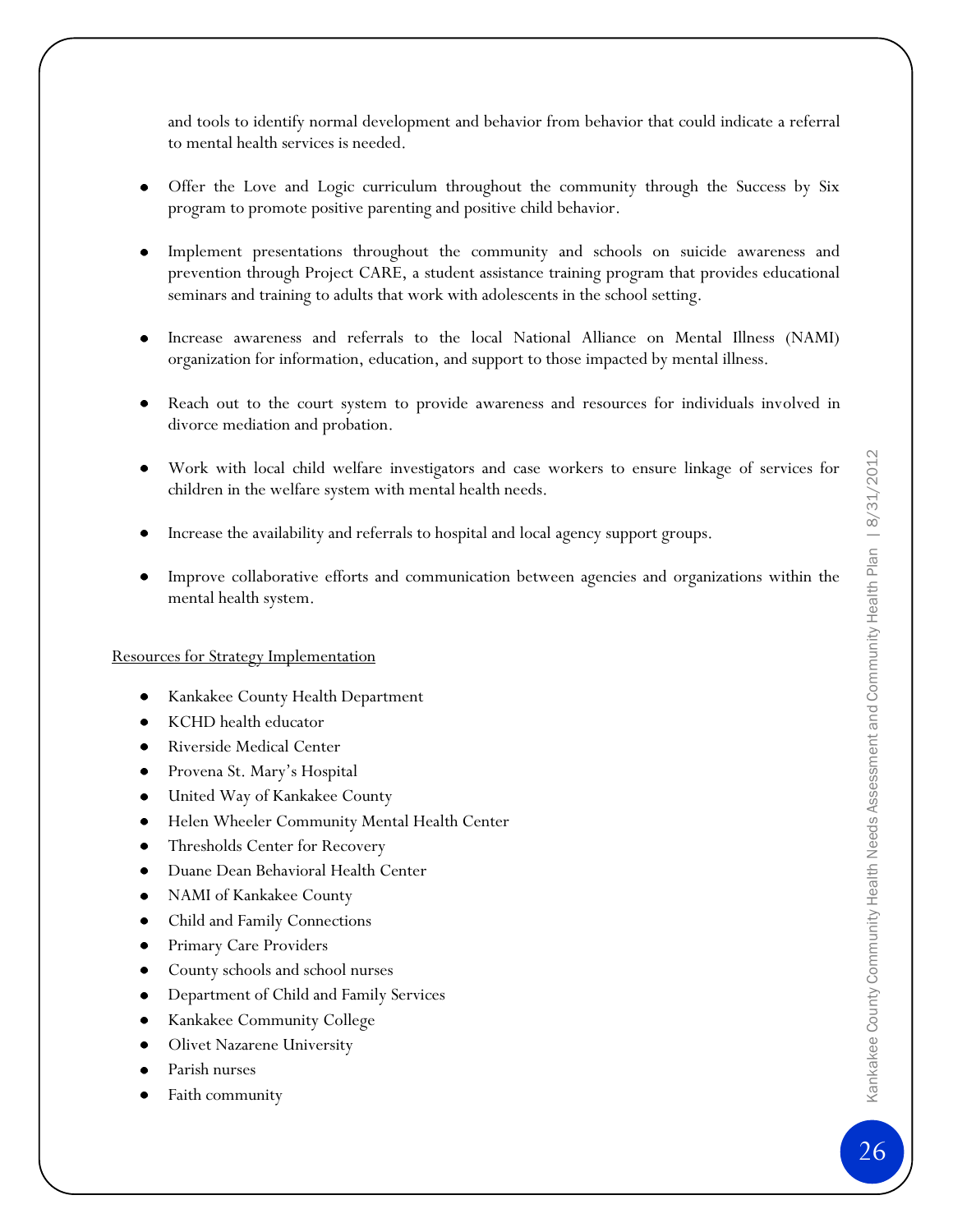- Pledge for Life Partnership/Life Education Center
- NAACP-health promotion staff
- Local media-newspapers and radio/cable television
- Funding opportunities: Collaboration and pooling of resources by community partners

### **Barriers**

- Financial Resources
- Lack of resources and staff to implement programs
- Transportation to obtain mental health services
- Stigma of mental illness
- Lack of public knowledge
- Lack of time/resources
- Lack of specialized mental health services
- Availability of mental health services
- Accepted social norms

### Evaluation

The costs and benefits of the interventions will be considered in evaluation of any initiatives developed and implemented. In addition, the number of presentations, programs, classes, and marketing events, as well as the number of residents in attendance and impacted by these activities will be tracked, and kept on file at the Kankakee County Health Department. This data will be used to determine the quality and worth of the activities, as well as the estimated contribution to increasing public awareness of mental health and access to mental health services in Kankakee County. Statistical data, such as used for the community needs assessment will be reviewed to help determine effectiveness as well. All evaluation information will be shared with the PHC and Mental Health Action Group. Some of this information will be shared with the public as well, through the Kankakee County Health Department website and the annual report.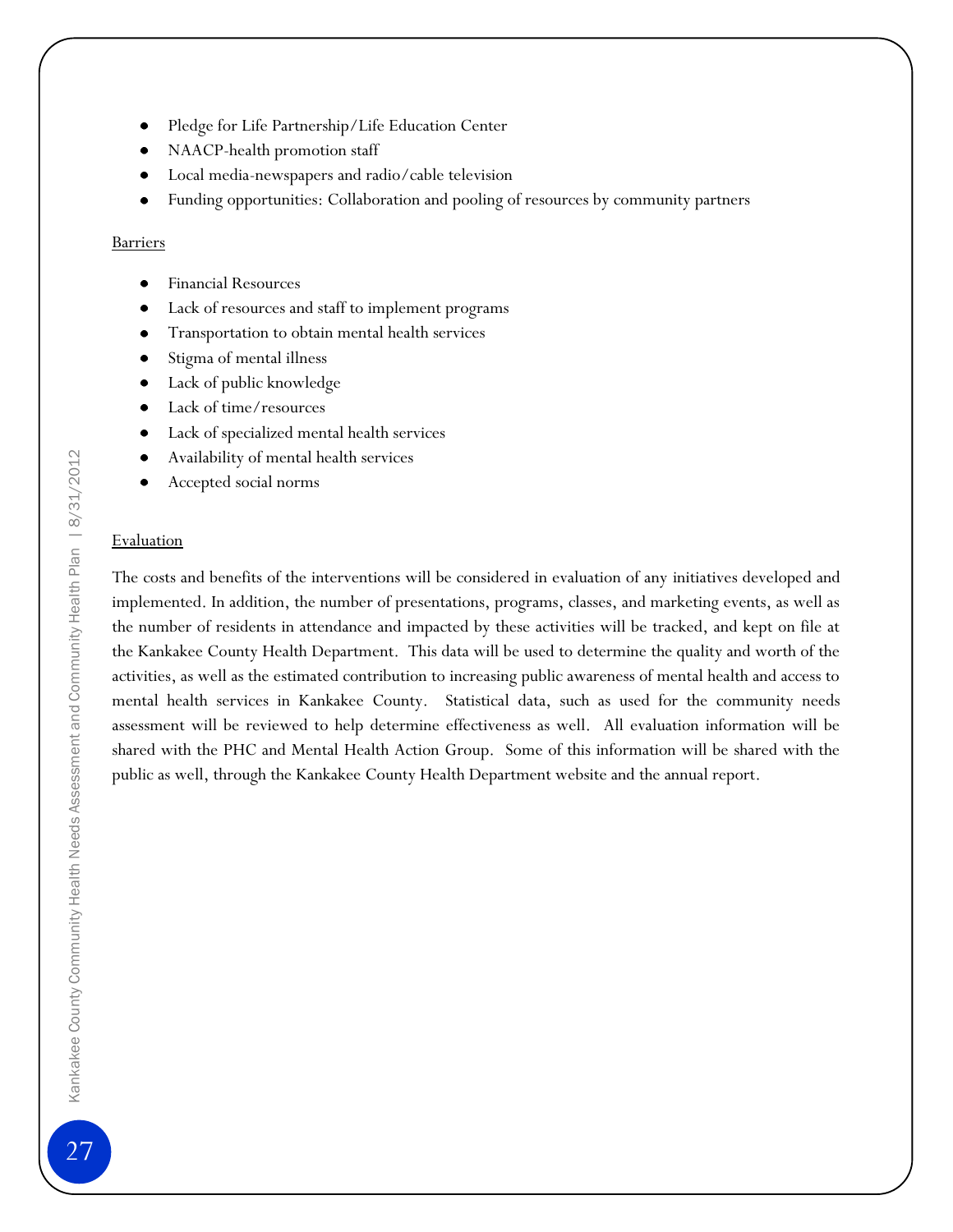### *Health Priority #2*

Health Problem: Limited access to health care within Kankakee County

Description of Problem: Access to quality health care services is essential to the health and well-being of a community. With the increased rate of unemployment, the percentage of in individuals without access to care has increased. According to the CDC, 25% of adults reported not having health insurance for at least part of 2010, while one in six adults had no insurance. Those without medical insurance with a chronic illness are more likely to skip or delay needed medical care. The Healthy People 2020 document describes the importance of gaining entry into the healthcare system, the logistics of accessing a location where services are provided, and locating a health care provider that an individual can trust and communicate with effectively. In Kankakee County, access to care involves lack of medical insurance, awareness and access to resources, and transportation to receive medical care are The identified target group for this problem is the residents of Kankakee County, with emphasis on the older adult population, minorities, and the un-insured and under-insured.

- The ratio of primary care providers to residents in Kankakee County (1523 residents per physicians) is twice the state ratio (778 residents per physician).
- More Kankakee residents reported not visiting a doctor in the last 12 months due to cost (13.5%) than those in Illinois (12.4%).
- 5.3% of Kankakee residents reported not having medical insurance coverage in the last 12 months per the Behavioral Risk Factor Surveillance System (BRFSS) from 2007 to 2009.
- Kankakee County has similar proportions of primary care providers (PCP) (52.4 per 100,000) and dentists (31.6 per 100,000) to the U.S. population (PCP- 54.6; dentists- 33), but less general/family practice physicians (20.8) than the U.S. (33.8). The county has a much larger proportion of specialists (91.2 per 100,000) and total physicians (143.6) than the U.S. proportion (specialists- 31.7; total physicians- 87.6).
- According to the U.S. Census Bureau, the percentage of adult residents that were uninsured increased from 12.8% in 2008 to 14.8% in 2009. The percentage of uninsured children decreased by 0.7% in that same year.
- Only around half of those that completed the community surveyed reported always being able to get or pay for healthcare, and only 21% felt that those in Kankakee were always able to get or pay for healthcare.
- Among those in the older adult focus group, public transportation, treatment and prevention services and access to physicians were the among the top six factors that need the most improvement in Kankakee County, while transportation was ranked number one and quality, affordable healthcare was ranked fourth when considering their own community.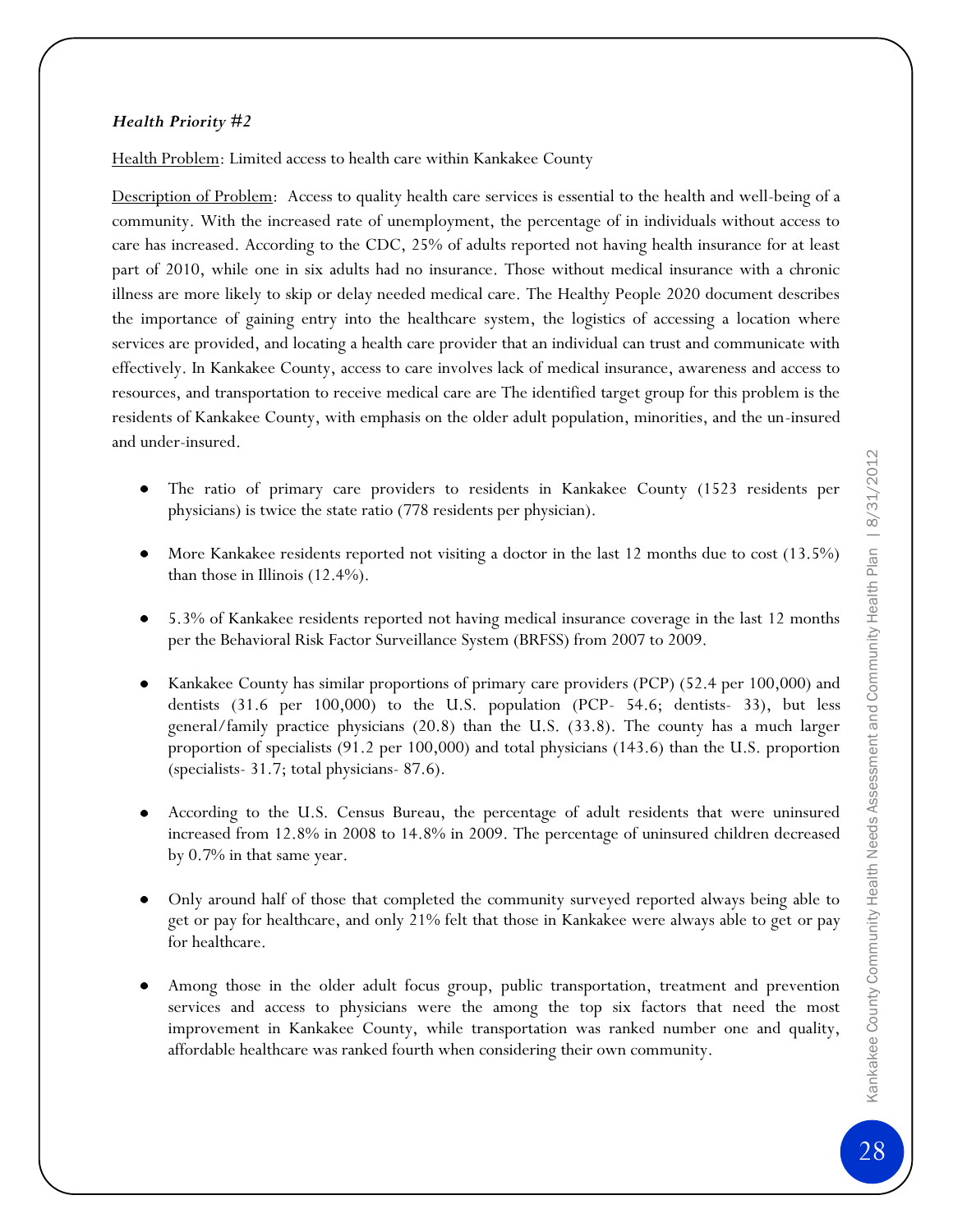- Being able to obtain needed health services was considered fair or poor by 37% of those surveyed in the Hispanic focus group.
- Health insurance and access to physicians/ health facilities were the second and third most important factors for a healthy community among the Hispanic focus group, while these same factors were first (health insurance) and third (access to physicians) when considering what needs the most improvement in Kankakee County among these same individuals.
- The Hispanic focus group indicated that health clinics/personnel and public transportation were the two services that needed the most improvement within their community.
- Forty one percent of the African American individuals surveyed in the NAAACP focus group felt that health insurance needed improvement within Kankakee County.
- Healthcare was indicated as the third most important need in the community among the NAACP focus group.
- $\bullet$ Health insurance was ranked third in needing the most improvement in Kankakee County among teens in the teen court focus group.

### Healthy People 2020 National Health Objectives related to access to health services:

AHS-1.1: Increase the proportion of persons with medical insurance to 100% (Baseline: 83.2% in 2008)

AHS-3.1: Increase the proportion of persons of all ages with a usual primary care provider to 84% (Baseline: 76.3% in 2007).

AHS-5.1: Increase the proportion of persons of all ages having a specific source of ongoing care to 95% (Baseline: 86.4% in 2008)

AHS-6.1: Reduce the proportion of those who are unable to obtain or delay in obtaining medical care, dental care, or prescription medicine to 9% (Baseline: 10% in 2007).

### Risk Factors:

Access to health care means the timely use of health services in order to achieve the best health outcomes. One of the main risk factors for decreased access to health care services is lack of financial coverage for services. Under or uninsured individuals are less likely to receive medical care, more likely to die early, and more likely to have a poor health status. Without adequate coverage, people find it difficult to get needed health care in times of acute illness, and are even less likely to get preventative health screening services which may prevent chronic disease. Individuals may also experience difficulty finding medical providers who will accept the source of payment (ie Medicaid, Medicare) they have for their care.

Even if individuals have health care coverage, other factors may prevent them from accessing health care services. Lack of a primary health care provider is another risk factor. People with a usual source of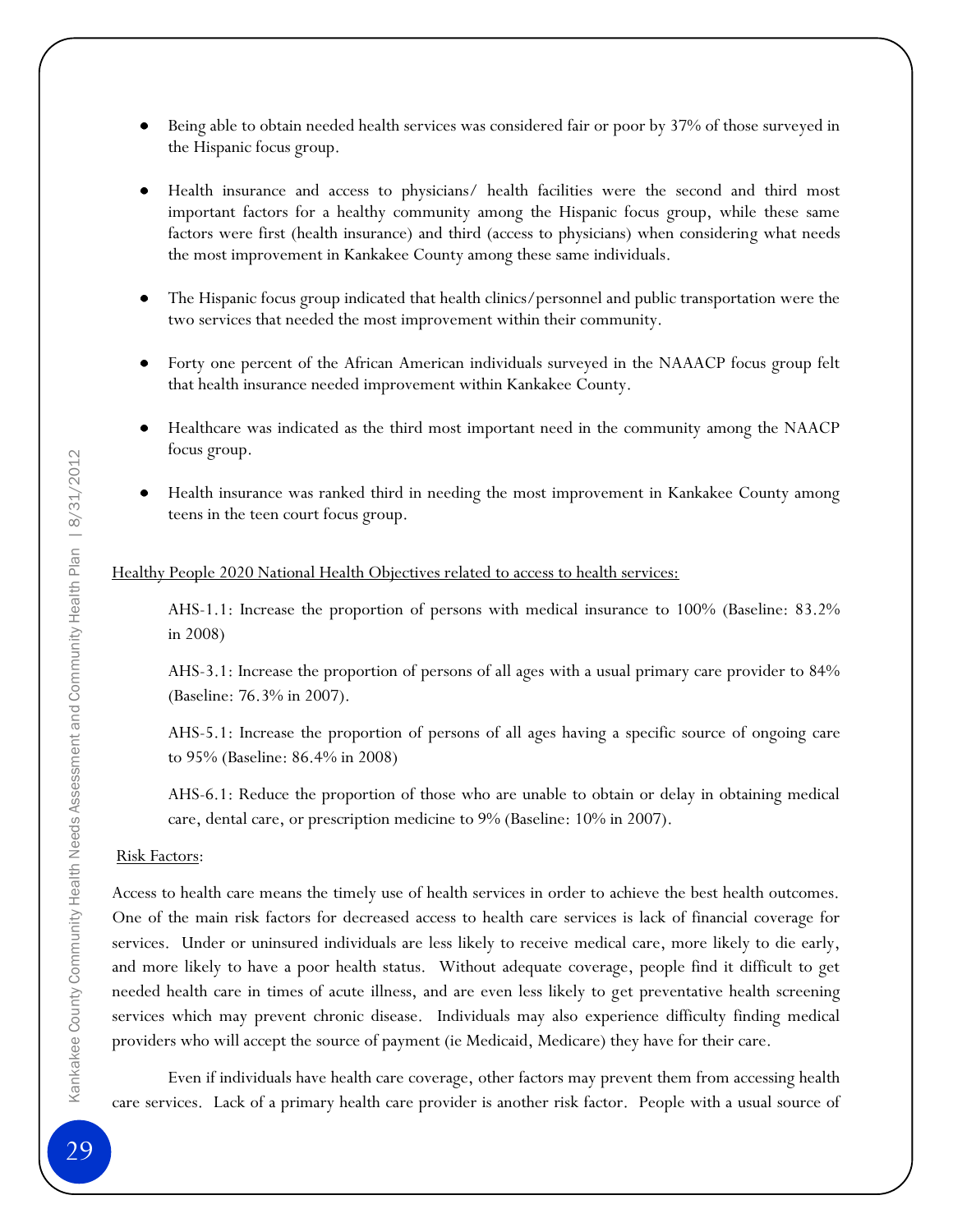ongoing primary care have better health outcomes. Personal attitude and beliefs and mistrust of the inability to get to the location of health care services may also be a risk factor. Lack of transportation, or lack of knowledge of how to use existing transportation resources may prevent people from receiving services as well. In addition, disparities, such as language barriers, and lack of culturally sensitive services may be a barrier as well.

### Outcome Objectives for Kankakee County:

- 1.1 By 2016, increase the percentage Kankakee residents that have a primary care provider by 10%, to 94.6%. (Baseline: 86% from 2007 to 2009)
- 1.2 By 2016, reduce the proportion of Kankakee County residents who are unable to obtain or delay in obtaining medical care, dental care, or prescriptions by 5%, to 8.5% (Baseline: 13.5% in 2010)

### **Impact Objectives**

- 1.1.1 Increase the percentage of under or uninsured Kankakee County residents who obtain preventative and acute care medical services from an identified primary care provider by 10%. (Baseline: To be determined)
- 1.2.1 Reduce transportation as a barrier to care in Kankakee County by 5%. (Baseline: To be determined)
- 1.2.2 Improve awareness of community health resources by 5% (Baseline: To be determined)

### Intervention Strategies

- Foster coordination between various transportation vendors, and promote public awareness and education on transportation options
- Identify and address weaknesses in the public and private transportation systems.
- Initiate and fully utilize the 211 services; provide comprehensive public awareness of 211 services.
- Implement community wide public relations efforts to educate and inform the public about the importance of preventative health measures.
- Work with NAACP, Hispanic partnership and faith community to identify attitudes and barriers to care among the multi-cultural population.
- Work in partnership with Options Center for Independent Living to address the needs of accessing healthcare services for those living with a disability
- Collaborate with local free clinics to expand services to the uninsured and underinsured
- Enhance community referral system for healthcare services through local hospitals, health department services and programs, and other local agencies.

#### Resources for Strategy Implementation

- Kankakee County Health Department
- KCHD health educator
- Riverside Medical Center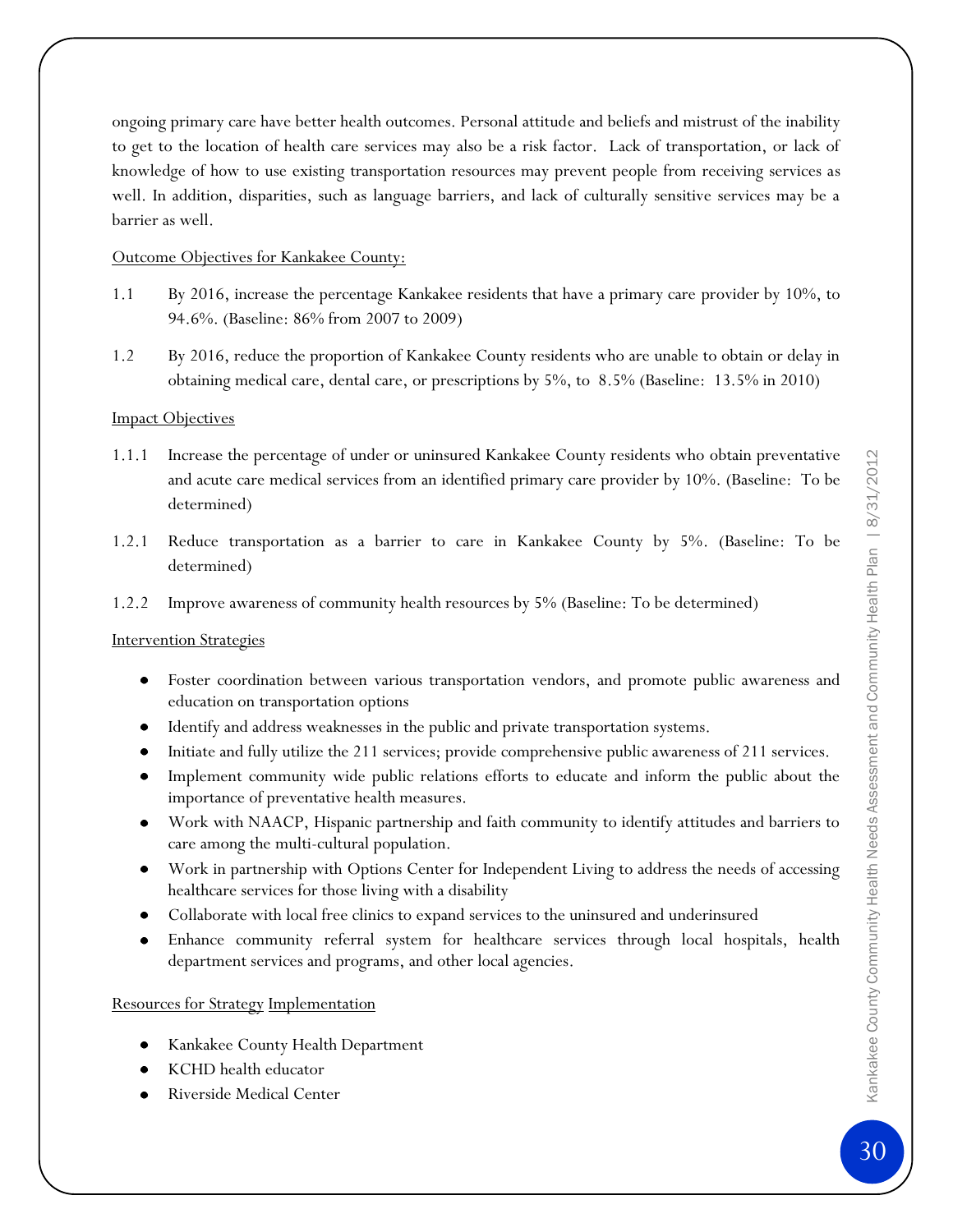- River Valley METRO bus system
- SHOW bus, rural transport system
- Options Center for Independent Living
- Medical Providers
- Kankakee Community Health Center-Aunt Martha's
- Kankakee Community College
- Olivet Nazarene University
- Parish nurses
- Faith community
- Hispanic Partnership
- University of Illinois Extension office  $\bullet$
- NAACP- health promotion staff
- Local media-newspapers, radio, and cable television
- Funding—IDPH, IDHS, and other sources for grant funds; Local Health Protection grant funding (if increased); collaboration and pooling of resources by community partners.

### Barriers

- Financial resources
- Lack of additional health/community education and marketing staff at KCHD
- Uncertainty surrounding changes in Medicaid policy
- Lack of healthcare facilities that address the needs of non-English speaking individuals and those  $\bullet$ with a disability
- Transportation weaknesses and costs  $\bullet$
- Lack of provider participation  $\bullet$
- Unemployment rates  $\bullet$
- Lack of public knowledge and understanding of preventative health needs
- Lack of knowledge of public transit
- Lack of time/resources

### Evaluation

The costs and benefits of the interventions will be considered in evaluation of any initiatives developed and implemented. In addition, the number of presentations, screenings, programs, classes, and marketing events, as well as the number of residents in attendance and impacted by these activities will be tracked, and kept on file at the Kankakee County Health Department. This data will be used to determine the quality and worth of these activities, as well as the estimated contribution to increasing access to healthcare services in Kankakee County. Statistical data, such as used for the community needs assessment will be reviewed to help determine effectiveness as well. All evaluation information will be shared with the Partnership for a Healthy Community and Access to Care Action Team. Some of this information will be shared with the public as well, through the Kankakee County Health Department website and annual report.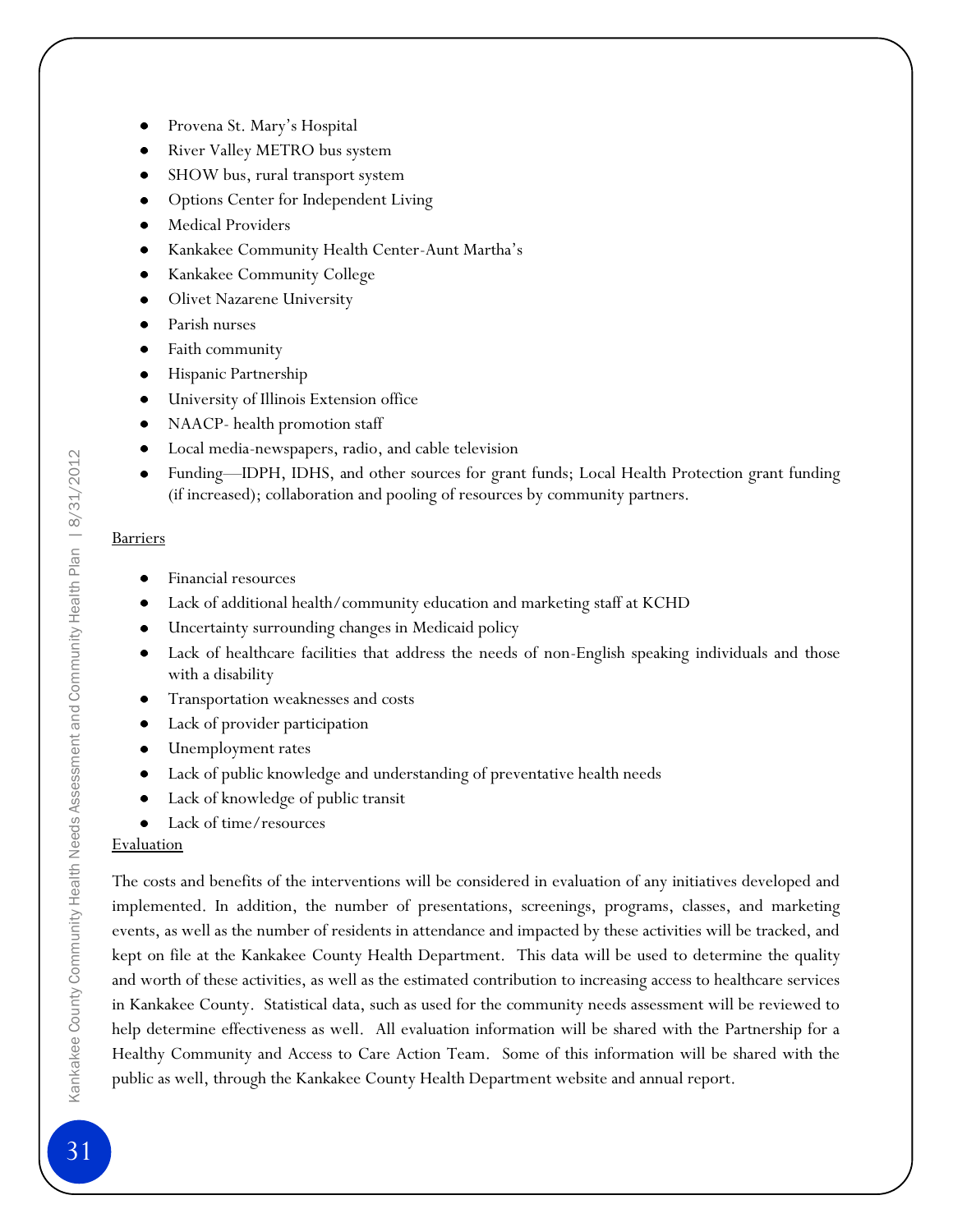### *Health Priority #3*

Health Problem: High rate of chronic disease in Kankakee County.

Description of the Problem: According to the CDC, the rates of obesity have increased dramatically in the last 20 years; over 35% of adults and 17% of children and adolescents are currently obese. Health disparities indicate non-Hispanic black and Mexican-American men of higher economic status are more likely to obese, and low-income women of all races tend to be more obese. Eating a healthy diet and maintaining a healthy weight are essential to preventing and treating many chronic diseases, including diabetes, heart disease and cancer. With a direct link between obesity and chronic disease, a focus on obesity within the community will begin to address the high rates of chronic disease. Community awareness and emphasis on a healthy weight will prevent overweight, obesity, and chronic disease in future generations.

Behavioral change must be addressed through direct and indirect contributing factors to increase health eating and physical activity among individuals in the community. Through community education and a strong support system, individuals can begin to make small changes to increase health and reduce the incidence and prevalence of obesity within Kankakee County. This education and support system will include a consistent message from healthcare providers on the importance of eating healthy and being physically active. Along with strategies to influence behavioral change, the availability for healthy food options and safe places to exercise must be addressed. Healthy food choices must be available in all areas of the community, including schools, local food pantries, and low-income areas. The target group for this health problem is the Kankakee County residents, with emphasis on health disparities related to race, age, gender, and socioeconomic status. Statistics and community feedback through the community health status assessment indicates the necessity of addressing obesity and chronic disease as a strategic health issue in Kankakee County.

- In 2007, heart disease and cancer were the two leading causes of death for both men and women in Kankakee County, both mortality rates were higher than the Illinois and U.S. rates.
- The mortality rates for heart disease (295.5 per 100,000) and cancer (251.2 per 100,000) for blacks in 2007 were higher than that of whites (heart disease- 228.4 per 100,000; cancer- 210.2 per 100,000).
- Among older adults aged 75 and older in 2007, the three leading causes of death were stroke (715.1 per 100,000), acute MI (735.7 per 100,000), and all other forms of chronic ischemic heart disease (1228.2 per 100,000).
- Heart disease was the fourth leading cause of years of potential life lost (YPLL) in 2006, with the YPLL being much higher for whites (306) than blacks (56).
- Between 1999 and 2007, males had a significantly higher mortality rate for chronic heart disease (339.9 per 100,000) than women living in Kankakee County (165.4) and both men (244.1) and women (154.6) in Illinois overall. Women living in Kankakee County had a higher rate of mortality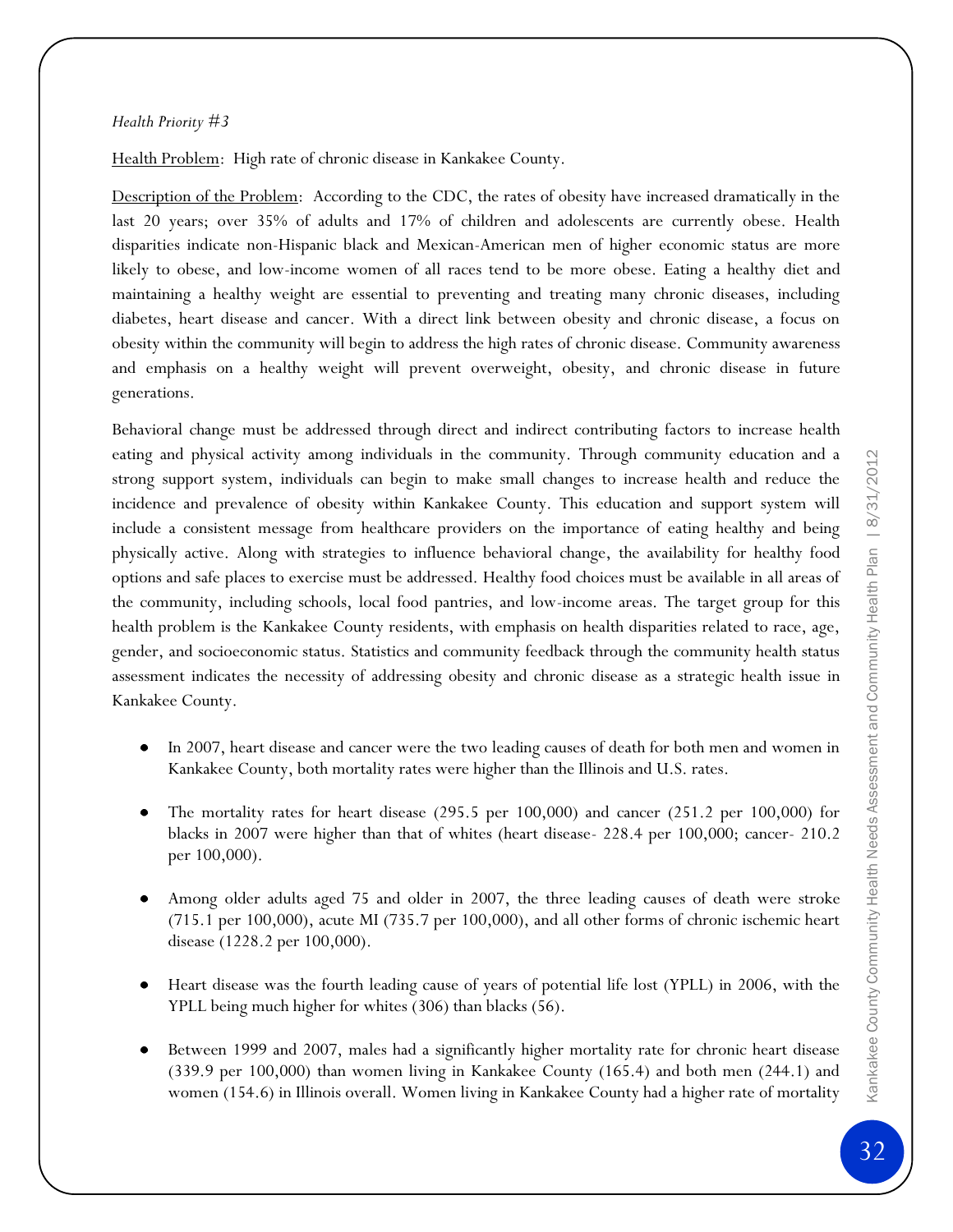from chronic heart disease than compared to women in Illinois, but not compared to men in Illinois in the same year range.

- The overall mortality rate for cancer (217.3 per 100,000) from 1999 to 2007 was significantly higher than the Illinois rate (186) and the U.S. mortality rate (178.4).
- The mortality rate for stroke is slightly higher than the state and national rates, with males in Kankakee having a significantly higher mortality rate from stroke (58.5 per 100,000) compared to males in Illinois  $(44.4)$ .
- From 1998 to 2004, the overall incidence rate of breast cancer in Kankakee (131.1 per 100,000) is slightly higher than the state (126.2), while the incidence rate of breast cancer for blacks is nearly 45% (179.5) higher than that of whites (123.7) living in Kankakee.
- From 2007 to 2009, the proportion of individuals being told by their doctor that their blood pressure was high was 5.3% higher than the state percentage.
- From 2007 to 2009, the proportion of individuals being told by their doctor that they were diabetic (8.6%) was slightly higher than the state percentage (8.4%). blood pressure was high was 5.3% higher than the state percentage.
- The proportion of individuals reporting they were obese increased 4.4% from 2004 to 2008, and the proportion of individuals self-reporting physical inactivity increased 4.7% in the same year span.
- In surveying the community, only 7% felt cancer was a large problem in their home, but 26% felt this was a large problem in Kankakee County and 25% felt cancer was somewhat a problem.
- Around one third of those surveyed felt that residents of Kankakee County were only sometimes able to get or buy food.
- Over half of respondents in the community survey felt diabetes was a large problem or somewhat a problem in Kankakee County.
- Twenty six percent of those surveyed through the MAPP process felt heart disease, blood pressure,  $\bullet$ and stroke were somewhat a problem in their community and in Kankakee County, and 20% felt these diseases were a large problem in Kankakee County.
- An overwhelming majority of the teen focus group indicated an opportunity for exercise and youth programs as an asset to the community. Safe youth activities/space was ranked third most important need in their community.

### Healthy People 2010 National Health Objectives Related to Nutrition and Weight Status:

NWS-2.1: Increase the proportion of schools that do not offer calorically sweetened beverages to students to 21.3% (Baseline: 9.3%).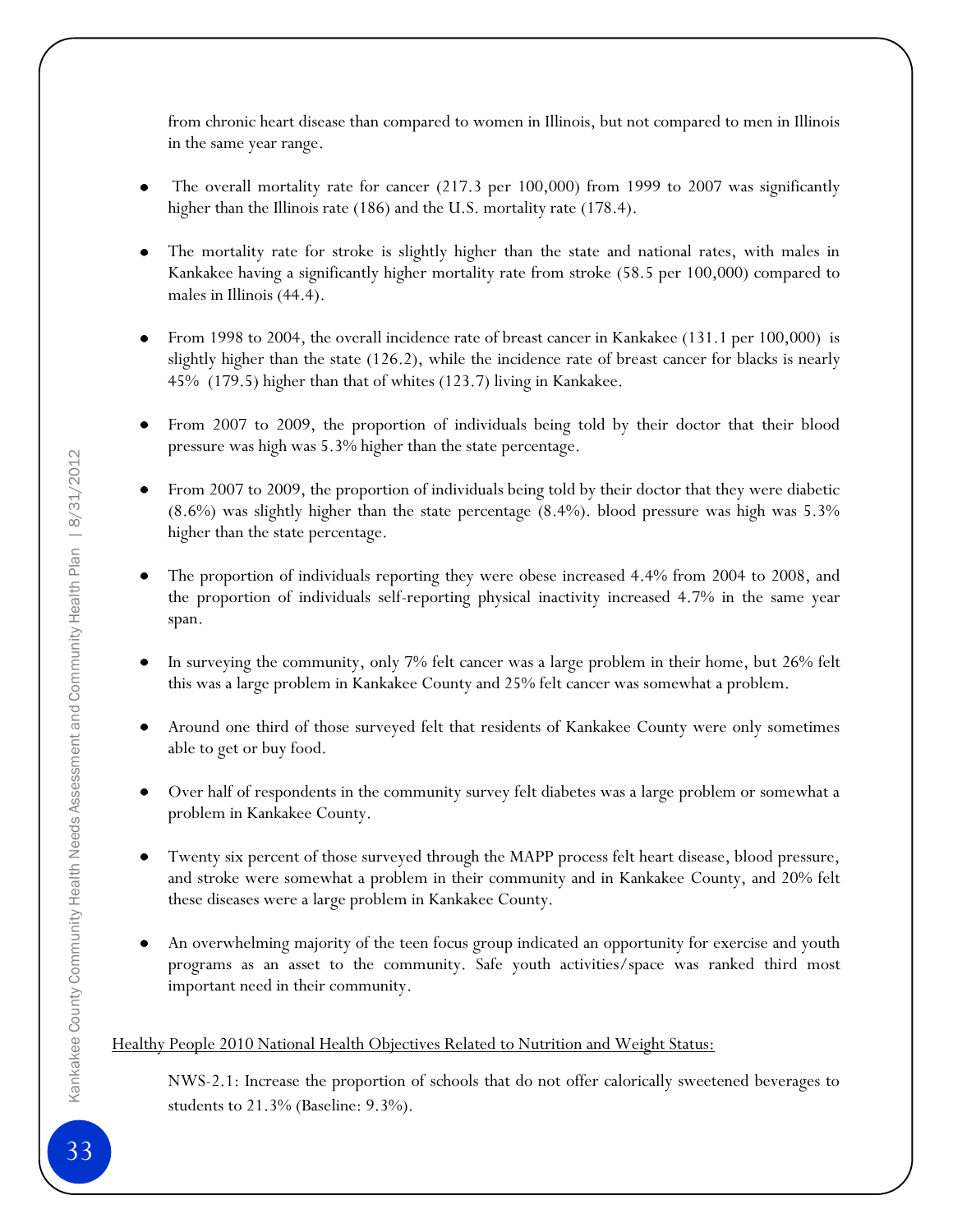NWS-2.2: Increase the proportion of school districts that require schools to make fruits and vegetables available whenever other foods are offered or sold to 18.6% (Baseline: 6.6% in 2006)

NWS-5.1: Increase the proportion of primary care providers that regularly assess body mass index (BMI) in their adults patients to 53.6% (Baseline 48.7% in 2008)

NWS-5.2: Increase the proportion of primary care providers that regularly assess body mass index (BMI) for age and sex in their child and adolescent patients 54.7% (Baseline 49.7% in 2008)

NWS-6.1: Increase the proportion of physician office visits made by patients with a diagnosis of cardiovascular disease, diabetes, or hyperlipidemia that include counseling or education related to diet and nutrition to 22.9% (Baseline: 20.8% in 2007, age adjusted to the year 2000 standard population).

NWS-6.2: Increase the proportion of physician office visits made by adult patients who are obese that include counseling or education related to weight reduction, nutrition, or physical activity to 31.8% (Baseline 28.9% in 2007, age adjusted to the year 2000 standard population).

NWS-6.3: Increase the proportion of physician office visits made by adult patients who are obese that include counseling or education related to weight reduction, nutrition, or physical activity to 15.2% (Baseline: 12.2% in 2007, age adjusted to the year 2000 standard population).

NWS-8: Increase the proportion of adults who are at a healthy weight to 33.9% (Baseline: 30.8 from 2005-2008, age adjusted to the year 2000 standard population).

NWS-9: Reduce the proportion of adults who are obese to 30.6% (Baseline: 34% in 2005-2008, age adjusted to the year 2000 standard population).

NWS-10.1: Reduce the proportion of children aged 2 to 5 years who are considered obese to 9.3% (Baseline 10.7% in 2005-2008).

NWS-10.2: Reduce the proportion of children aged 6 to 11 years who are considered obese to 15.7% (Baseline 17.4% in 2005-2008).

NWS-10.3: Reduce the proportion of children aged 12 to 19 years who are considered obese to 16.1% (Baseline 17.9% in 2005-2008).

NWS-10.4: Reduce the proportion of children aged 2 to 19 years who are considered obese to 14.6% (Baseline 16.2% in 2005-2008).

NWS-11.4- Prevent inappropriate weight gain in children and adolescents aged 2 to 19 years.

NWS-12: Eliminate very low food security among children to 0.2% of households (Baseline: 1.3% in 2008).

NWS-13: Reduce household food insecurity and in doing so reduce hunger to 6% (Baseline 14.6% on 2008).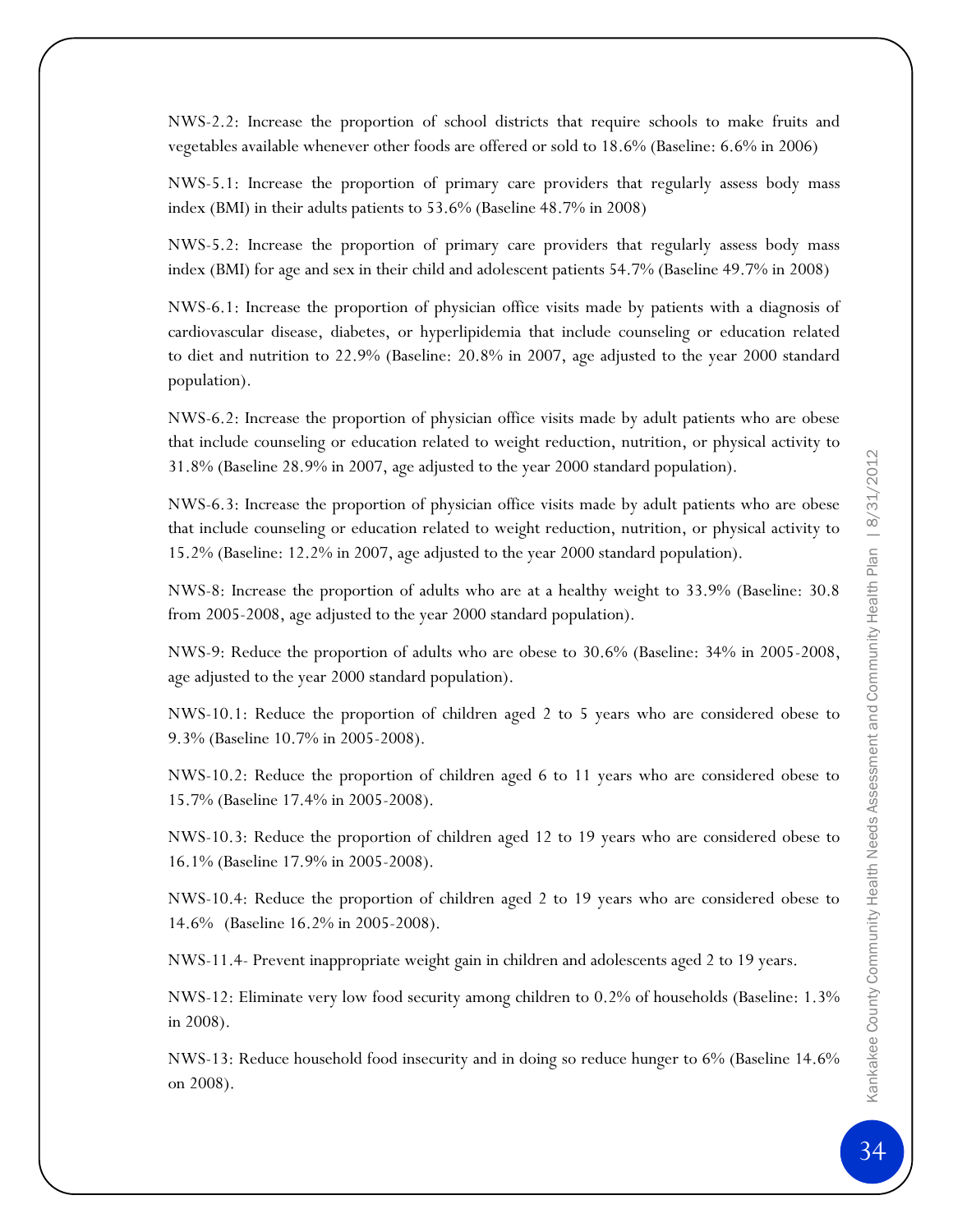NWS-14: Increase the contribution of fruits to the diets of the population aged 2 and older to 0.9 cup equivalents per 1,000 calories (Baseline: 0.5 cup equivalents per 1,000 calories in 2001 to 2004).

NWS-15: Increase the contribution of vegetables to the diets of the population aged 2 and older to 1.1 cup equivalents per 1,000 calories (Baseline: 0.8 cup equivalents per 1,000 calories in 2001 to 2004).

NWS-16: Increase the contribution of whole grains to 0.6 ounce equivalents per 1,000 calories in the diets of the population ages 2 years and older (Baseline: 0.3 ounce equivalents from 2001 to 2004, age adjusted to the year 2000 standard population).

NWS-17.3: Reduce the consumption of calories from solid fats and added sugars to 29.8% of total daily calorie intake (Baseline: 34.6% of total daily calorie intake from 2001 to 2004, age adjusted to the year 2000 standard population).

### Risk Factors

One of the main risk factors for obesity, related to chronic disease, is unhealthy eating habits. Direct contributing factors related to unhealthy eating stem from limited knowledge of nutrition, depression and stress, and limited resources to obtaining healthy foods. Indirect contributing factors to limited knowledge of healthy foods include inconsistent education practices, lack of culturally specific nutrition education, and limited educational resources. Indirect factors related to depression and stresses include increased unemployment and increased media usage containing advertisement of unhealthy food choices. Indirect contributing factors related to limited resources involve decreased access or availability of healthy foods, including food deserts, increased unemployment, and lack of available food pantries or unhealthy choices at food pantries.

The second largest risk factor for obesity, and related chronic diseases, is inactivity. Limited knowledge, attitude towards physical activity, and family dynamics are the three important direct contributing factors to inactivity. Limited knowledge on how to be active involves understanding why it is important, and limited role models of an active lifestyle in the community, especially parental role models in influencing their children's lifestyle. The perception of safety in the community and socioeconomic barriers are key indirect contributing factors to an individual's attitude to change behavior. These factors, along with parents as role models are indirect contributing factors to the family dynamics that inhibit physical activity as well.

### Outcome Objectives for Kankakee County

- 1.1. Increase the proportion of the population who are at a healthy weight by 5% by 2016
- 1.2 Increase the proportion of the healthcare providers that consistently provide counseling and education related to physical activity by 5% by 2016.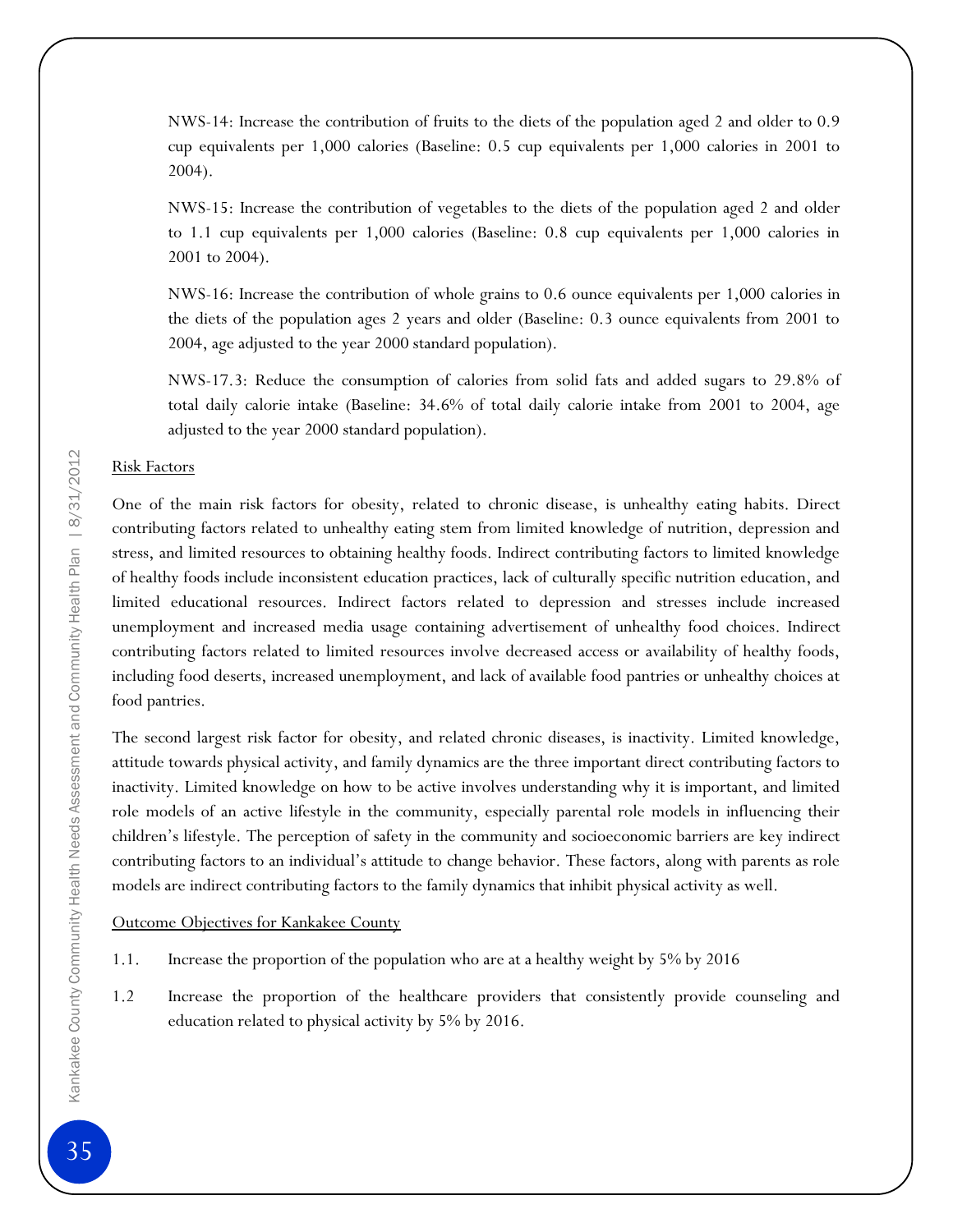### Impact Objectives for Kankakee County

- 1.1.1 Increase the multicultural social support system for healthy eating and physical activity.
- 1.1.2 Increase the percentage of the population who report 90-150 minutes of physical activity per week by 5% by 2016.
- 1.2.1 Increase the proportion of culture specific messaging for healthy lifestyle by 5% by 2016.

### Intervention Strategies

- Survey all local healthcare providers to establish baseline number of healthcare providers and educators providing a consistent message of healthy eating and physical activity
- Collaborate with healthcare providers to identify a clear message of healthy eating and physical activity.
- Ensure the availability of community-based technology-supported multi-component counseling interventions to promote weight-loss and maintain weight-loss, as an evidenced based method recommended by the CDC.
- Increase the amount of evidence-based worksite obesity prevention and control programs that involve education, behavioral change strategies, and increased opportunity for healthy foods and physical activity.
- Work with faith community, the NAACP, and the Hispanic Partnership to promote education and intervention to the diverse Kankakee population.
- Identify local food deserts, and establish adequate supply of healthy food options in these locations.
- Enhance outreach efforts to increase the amount of eligible pregnant women and children enrolled in the WIC program.
- Collaborate with local fitness centers and park districts to increase the opportunity for low-income individuals to obtain membership
- Work with local farmers, grocery stores, and convenience stores to increase the availability of local foods opportunities year-round.
- Promote coordination with healthcare providers, school faculty and staff, parent groups, and local  $\bullet$ agencies to provide education and consistent messaging to children and adolescents on health eating and physical activity.
- Work in partnership with school district administration staff to reduce the amount of unhealthy foods and beverages being offered in schools, and to increase the amount of healthy food choices.
- Collaborate with faith communities and nonprofit organizations to increase the percentage of health food choices at local food pantries.
- Work with county-wide planning committees, individual municipalities, and police administration to increase access and availability of safe outdoor spaces for physical activity, and work with local media to improve the perception of safety within the community.

### Resources for Strategy Implementation

- Kankakee County Health Department
- KCHD health educator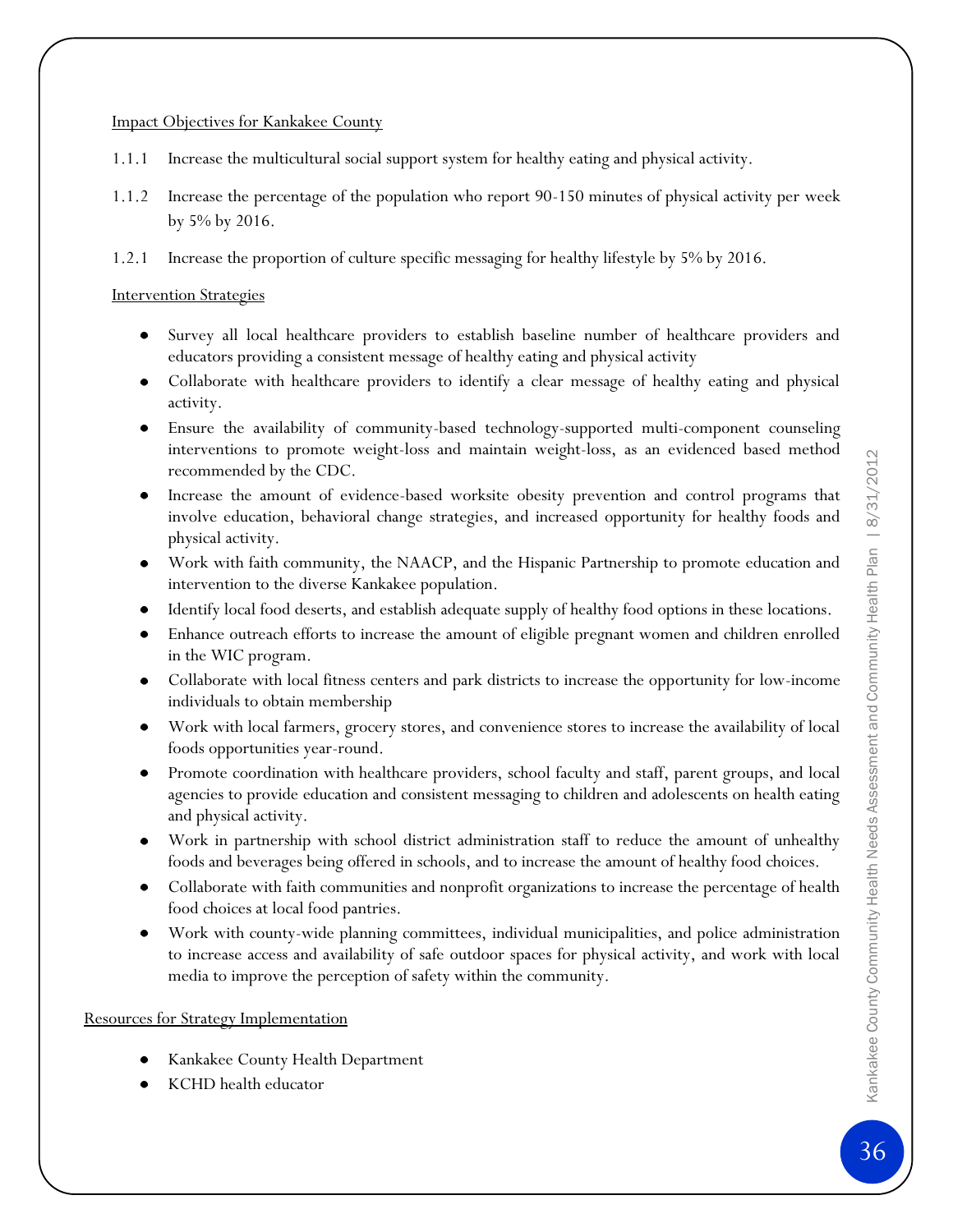- Riverside Medical Center
- Provena St. Mary's Hospital
- Local medical associations
- United Way of Kankakee  $\bullet$
- YMCA of Kankakee
- University of Illinois- Kankakee Extension Office
- Park districts
- I-KAN Regional Office of Education
- School faculty and staff
- Kankakee Community College  $\bullet$
- Olivet Nazarene University  $\bullet$
- Grocery stores and convenience stores  $\bullet$
- Local farmers supporting the summer and winter farmer's markets  $\bullet$
- Parish nurses  $\bullet$
- $\bullet$ Faith community
- Planning and zoning committees  $\bullet$
- County and city police  $\bullet$
- Pledge for Life Partnership/Life Education Center  $\bullet$
- NAACP- health promotion staff
- Local media- newspapers, radio, cable television
- Funding—IDPH, IDHS, and other sources for grant funds; Local Health Protection grant; collaboration and pooling of resources by community partners.

### **Barriers**

- Financial Resources
- Need for additional health/community education and marketing staff at KCHD
- Perception of cost of healthy foods
- Cost of physical activities  $\bullet$
- Client apathy/denial of risk  $\bullet$
- Perception of safety risks in the community  $\bullet$
- Lack of motivation
- Lack of time/resources
- Lack of knowledge

### **Evaluation**

The costs and benefits of the interventions will be considered in evaluation of any initiatives developed and implemented. In addition, the number of presentations, programs, classes, public awareness activities, as well as the number of residents in attendance or impacted by these activities will be tracked and kept on file